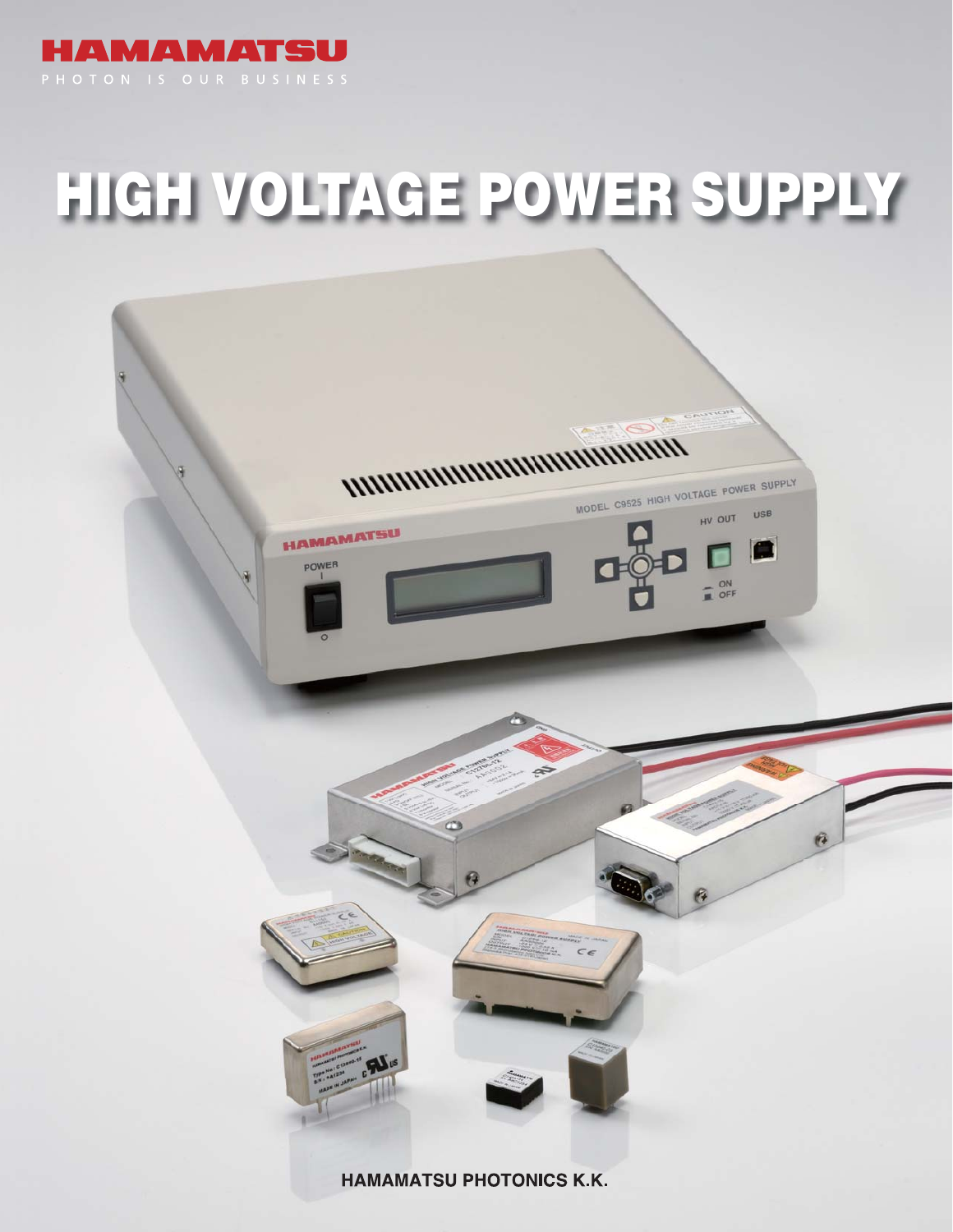**High voltage power supplies listed in this catalog have the following features:**

- ●**Low noise**
- ●**High efficiency**
- ●**High stability**
- ●**Protection function included**

**Our many years of experience and achievements amassed as a leading manufacturer of photomultiplier tubes as well as the high voltage power supplies that drive them ensure highly reliable performance in a diverse range of applications.**

![](_page_1_Picture_6.jpeg)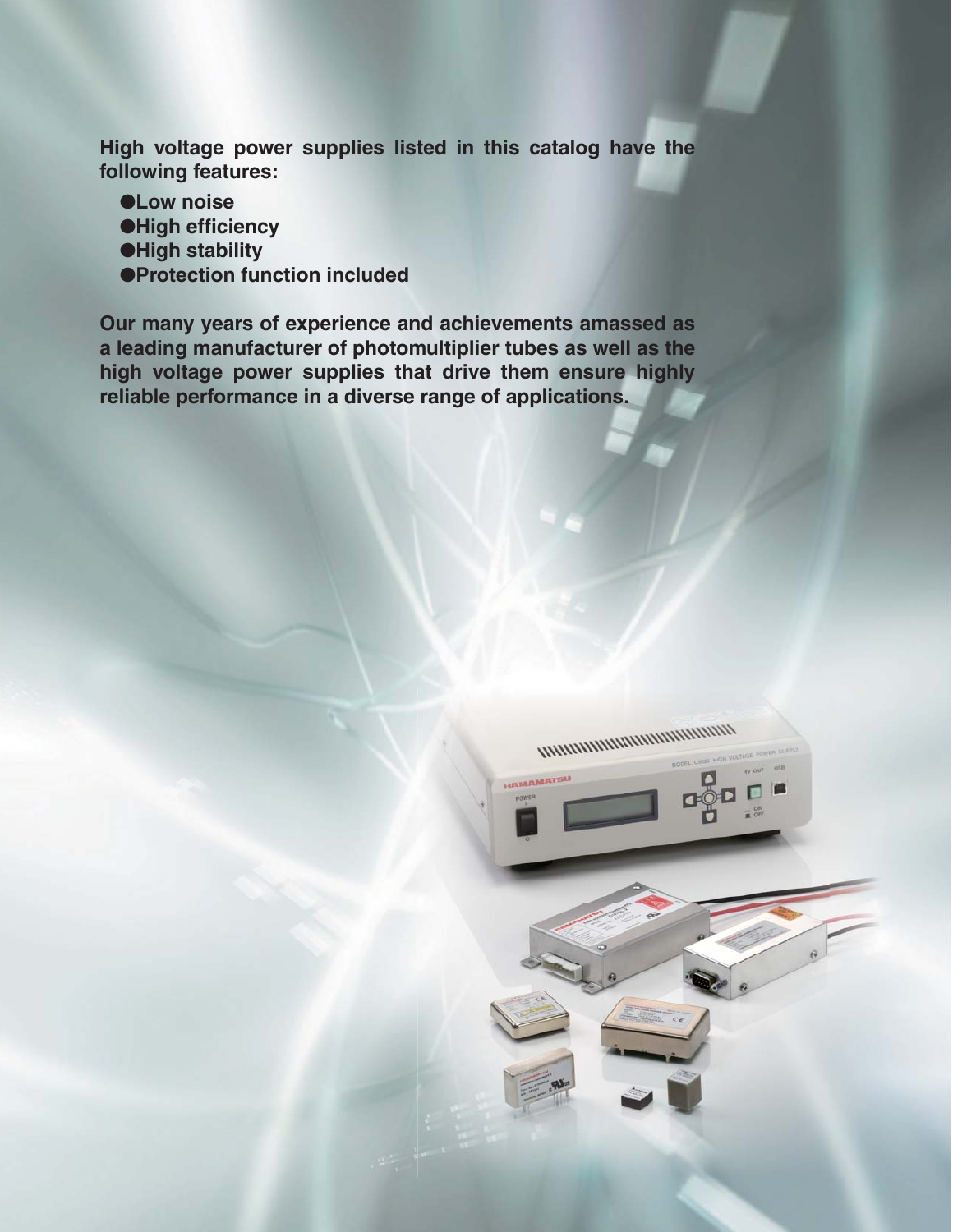|              |        | Type No.                                   | Output<br>voltage<br>(Max.)<br>(V) | Output<br>current<br>(Max.)<br>(mA) | Input<br>voltage<br>(V)          | <b>Size</b><br>$W \times H \times D$ <sup><sup>(A)</sup></sup><br>(mm) | Page           | <b>Note</b>                                                                |
|--------------|--------|--------------------------------------------|------------------------------------|-------------------------------------|----------------------------------|------------------------------------------------------------------------|----------------|----------------------------------------------------------------------------|
| HAMAMATSJ    | C14210 | $-14$                                      | $-1100$                            | 0.4                                 | $+3$ to $+5$                     | $15 \times 7.3 \times 15$                                              | 2              | Very compact<br>Light weight<br>SMT type                                   |
| 海南市          | C10940 | $-03$<br>$-03 - R2$<br>$-53$<br>$-53 - R2$ | $-1200$<br>$+1200$                 | 0.6                                 | $+5$                             | $15 \times 18 \times 15$                                               | 3              | Compact<br>R2: Digital Control RS-<br>485 Daisy-chain                      |
| $\mathbf{R}$ | C13890 | $-15$<br>$-55$                             | $-1250$<br>$+1250$                 | 0.6                                 | $+11$ to $+16$                   | $46 \times 24 \times 12$                                               | 4              | Wide input voltage<br>-15: UL recognized<br>$(UL60601-1)$<br>$C \in$       |
|              | C11152 | $-01$<br>$-50$<br>$-51$                    | $-1500$<br>$+1500$                 | $\mathbf{1}$                        | $+15$<br>$+12$<br>$+15$<br>$+12$ | $41 \times 10 \times 41$                                               | 5              | Low ripple / noise<br>$C \in$                                              |
|              | C9619  | $-01$<br>$-50$<br>$-51$                    | $-2000$<br>$+2000$                 | $\overline{c}$                      | $+15$<br>$+12$<br>$+15$<br>$+12$ | $62 \times 15 \times 45$                                               | 6              | Compact                                                                    |
|              | C12446 | $-12$<br>$-52$                             | $-1000$<br>$+1000$                 | 10                                  | $+24$                            | $62 \times 15 \times 45$                                               | $\overline{7}$ | Large current output<br>$C \in$                                            |
|              | C12766 | $-12$<br>$-52$                             | $-1500$<br>$+1500$                 | 30                                  | $+24$                            | $107 \times 25.5 \times 72$                                            | 8              | Large current output<br>-12: UL recognized<br>$(UL60601-1)$<br>$C \in$     |
|              | C13887 | $-12$<br>$-52$                             | $-2500$<br>$+2500$                 | 15                                  | $+24$                            | $128 \times 25.5 \times 72$                                            | 9              | Large current output                                                       |
|              | C14051 | $-15$<br>$-55$                             | $-10000$<br>$+10000$               | 0.2                                 | $+11$ to $+16$                   | $98 \times 25 \times 45$                                               | 10             | High voltage output<br>Wide input voltage<br>$C \epsilon^*$<br>$*-15$ only |

### **Multiple output type**

| C13145 | $-01$ | 1000 /ch | /ch | $+24$ | $130 \times 35 \times 130$ | $-1$ | 8-channel outputs |
|--------|-------|----------|-----|-------|----------------------------|------|-------------------|
|        |       |          |     |       |                            |      |                   |

AExcluding projecting parts

# **Bench-top type high voltage power supplies**

|                                                                                                                                     |       | Type No.                     | Output<br>voltage<br>(Max.)<br>(V) | Output<br>current<br>(Max.)<br>(mA) | Input<br>voltage<br>(V) | <b>Size</b><br>$W \times H \times D$ <sup><sup><math>\circledcirc</math></sup></sup><br>(mm) | Page | <b>Note</b>                                                                                           |
|-------------------------------------------------------------------------------------------------------------------------------------|-------|------------------------------|------------------------------------|-------------------------------------|-------------------------|----------------------------------------------------------------------------------------------|------|-------------------------------------------------------------------------------------------------------|
| $\begin{array}{c}\n\bullet \\ \bullet \\ \bullet \\ \bullet \\ \bullet\n\end{array}$                                                | C9525 | -02<br>$-03$<br>$-52$<br>-53 | $-2000$<br>$+2000$                 | 1.8                                 | AC 100<br>to<br>AC 240  | $ 246 \times 85 \times 312 $                                                                 | 12   | USB control<br>Multiple outputs of $\pm 5$ V,<br>$±15$ V and high<br>$C \in$<br>voltage               |
| $\begin{array}{c c c c c c} \hline \textbf{H} & \textbf{D}^{\text{O}}_{\text{QCD}} & \textbf{I} & \textbf{I} \\ \hline \end{array}$ | C9727 | $-01$<br>-50<br>$-51$        | $-3500$<br>$+3500$                 | 2                                   | AC 100<br>to<br>AC 240  | $ 246 \times 85 \times 312 $                                                                 | 13   | USB control<br>Multiple outputs of $\pm 5$ V,<br>$±15$ V and high<br>$\overline{\epsilon}$<br>voltage |

AExcluding projecting parts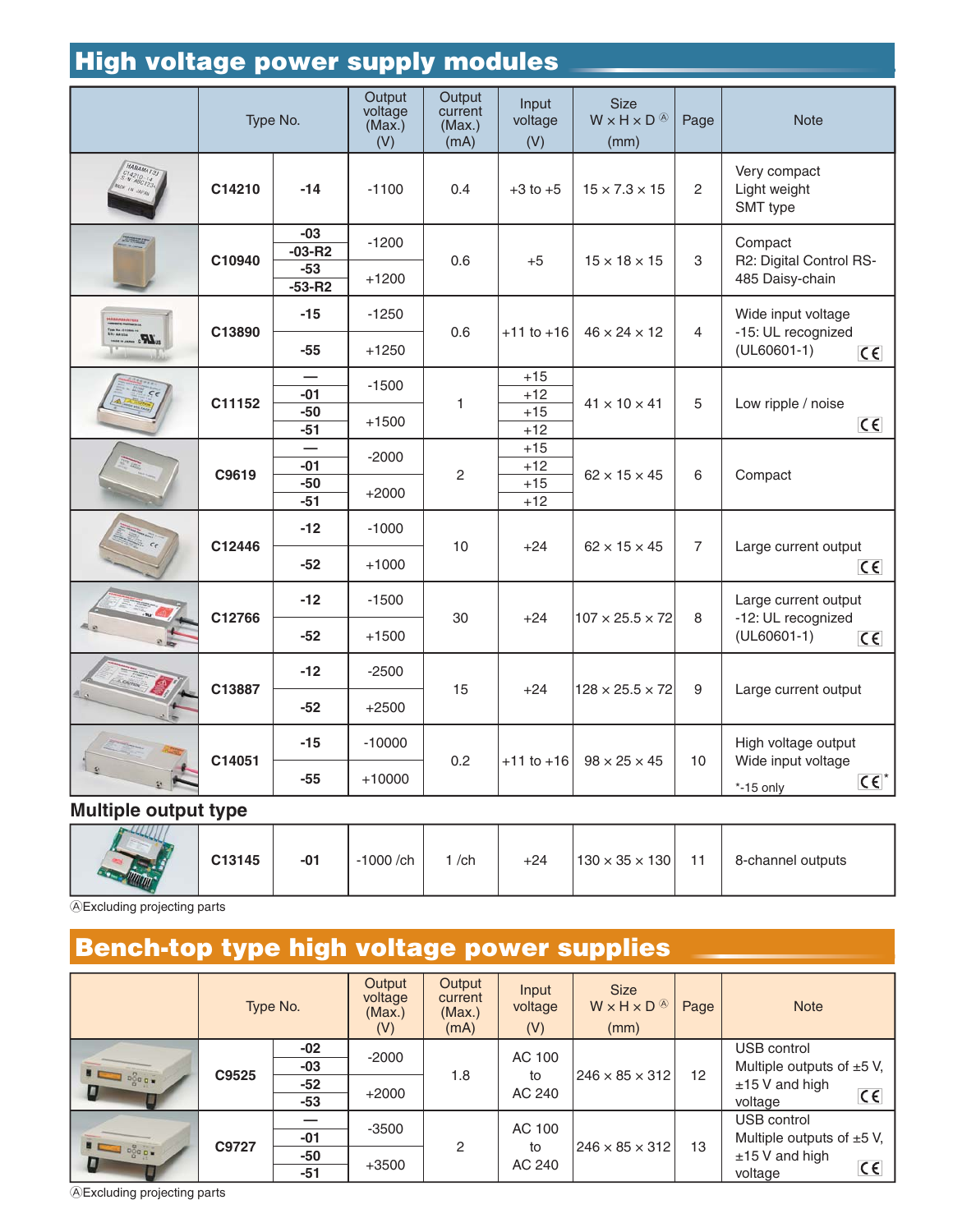# **0.4 W output 1100 V / 0.4 mA**

# **C14210-14**

![](_page_3_Picture_3.jpeg)

| <b>Parameter</b>                                  |                |      | <b>Value / Description</b>                                                             | <b>Unit</b>        |  |
|---------------------------------------------------|----------------|------|----------------------------------------------------------------------------------------|--------------------|--|
| Input voltage                                     |                |      | $+3.0$ to $+5.0$                                                                       | V                  |  |
|                                                   | with no load   | Typ. | 40                                                                                     |                    |  |
| Input current $\circledcirc$                      | with full load | Typ. | 235                                                                                    | mA                 |  |
| Variable output voltage range                     |                |      | 0 to -1100                                                                             | $\vee$             |  |
| Specification guaranteed output voltage range     |                |      | -200 to -1100                                                                          | $\vee$             |  |
| Output current                                    |                | Max. | 0.4                                                                                    | mA                 |  |
| Line regulation against $\pm 0.5$ V input change  |                | Typ. | $\pm 0.01$                                                                             | $\frac{1}{\alpha}$ |  |
| Load regulation against 0 % to 100 % load change  |                | Typ. | ±0.01                                                                                  | $\frac{0}{0}$      |  |
| Ripple / Noise (p-p) <sup>®</sup>                 |                | Typ. | 50                                                                                     | mV                 |  |
|                                                   |                |      | by external controlling voltage (Vcont: $+0.2$ V to $+1.1$ V)                          |                    |  |
| Output voltage control                            |                |      | by external potentiometer (10 k $\Omega$ or more)                                      |                    |  |
| Reference voltage output ©                        |                | Typ. | $+1.2$                                                                                 |                    |  |
| Output voltage setting (Absolute value)           |                | Typ. | $-1000 \times$ controlling voltage                                                     |                    |  |
| Output voltage rise time (0 % $\rightarrow$ 99 %) |                | Typ. | 150                                                                                    |                    |  |
| Temperature coefficient                           |                | Typ. | $\pm 0.01$                                                                             | $\%$ /°C           |  |
| Operating ambient temperature                     |                |      | 0 to $+50$                                                                             | $^{\circ}C$        |  |
| Operating ambient humidity <sup>®</sup>           |                |      | Below 80                                                                               | $\frac{0}{0}$      |  |
| Storage temperature                               |                |      | $-20$ to $+60$ (After broad mounting)                                                  | $^{\circ}C$        |  |
| Storage humidity <sup>®</sup>                     |                |      | Below 80 (After broad mounting)                                                        | $\frac{0}{0}$      |  |
| Mounting temperature <sup>®</sup><br>Max.         |                |      | 230                                                                                    |                    |  |
| Weight                                            |                | Typ. |                                                                                        | g                  |  |
| <b>Protective functions</b>                       |                |      | Short circuit in output / continuous overloading / excessive controlling voltage input |                    |  |

AVDD=+3 V, at maximum output voltage and current B5 kHz or more CLoad resistance: 10 kΩ or more DNo condensation **NOTE:** ERefer to handlling precautions (P.16)

> N,  $2 \times 4 = 8$

 $\epsilon$  $\subset$  $\subset$ € €

INDEX MARK

4

### ■**Dimensional outline (Unit: mm)**

![](_page_3_Figure_7.jpeg)

#### Pin configration

 $\circledcirc$  $\overline{\circledast}$  $(7)$ 

| <b>HAMAMATSU</b><br>C14210-14<br>x x x x x x x<br><b>MADE IN JAPAN</b> |               | $\overline{13}$<br>(2)<br>(1)<br>(0)<br>$\circledcirc$<br>$6$<br>$\circled7$ |             | $\circled$<br>$\circled{2}$<br>3<br>$^{\circ}$<br>$\circledS$<br>$\circledS$ |
|------------------------------------------------------------------------|---------------|------------------------------------------------------------------------------|-------------|------------------------------------------------------------------------------|
| No.                                                                    | <b>NAME</b>   | No.                                                                          | <b>NAME</b> |                                                                              |
| 13                                                                     | <b>VDD IN</b> | D                                                                            | <b>GND</b>  |                                                                              |
| 12                                                                     | <b>VDD IN</b> | 2                                                                            | <b>GND</b>  |                                                                              |
| N                                                                      | <b>GND</b>    | 3)                                                                           | (NC)        |                                                                              |
| 10                                                                     | (NC)          | $\left( 4\right)$                                                            | (NC)        |                                                                              |
| 9.                                                                     | Vref OUT      | G)                                                                           | (NC)        |                                                                              |

 $\overline{5}$  $\overline{6}$ 

(NC): No connection (Do not use)

Vcont IN GND

TACCA0372EA

### ●**By external voltage** ■**Output voltage control**

![](_page_3_Figure_13.jpeg)

#### ●**By external potentiometer**

![](_page_3_Figure_15.jpeg)

| <b>PIN ASSIGNMENT ***</b> |                                                                 |
|---------------------------|-----------------------------------------------------------------|
| ADAND                     | $\bigcirc$ $\bigcirc$ $\biguparrow$ $\biguparrow$ $\biguparrow$ |

| <b>DGND</b> | <b>8 OUTPUT VOLTAGE CONTROL (Vcont)</b>         |
|-------------|-------------------------------------------------|
| 2GND        | <b>9REFERENCE VOLTAGE OUTPUT (Vref)</b>         |
| (3)(NC)     | (10(NC))                                        |
| (4)(NC)     | 10GND                                           |
| (5)(NC)     | (2INPUT VOLTAGE (V <sub>DD</sub> )              |
| 6HVout      | <sup>(2)</sup> INPUT VOLTAGE (V <sub>DD</sub> ) |
| 7) GND      |                                                 |

HVout

\*\*\* Pins  $(1, 2, 7)$ , and  $(1)$  are connected internally, but it is recommended that  $10$  be connected externally in a separate line for  $(1, 2)$ , and  $(2)$ .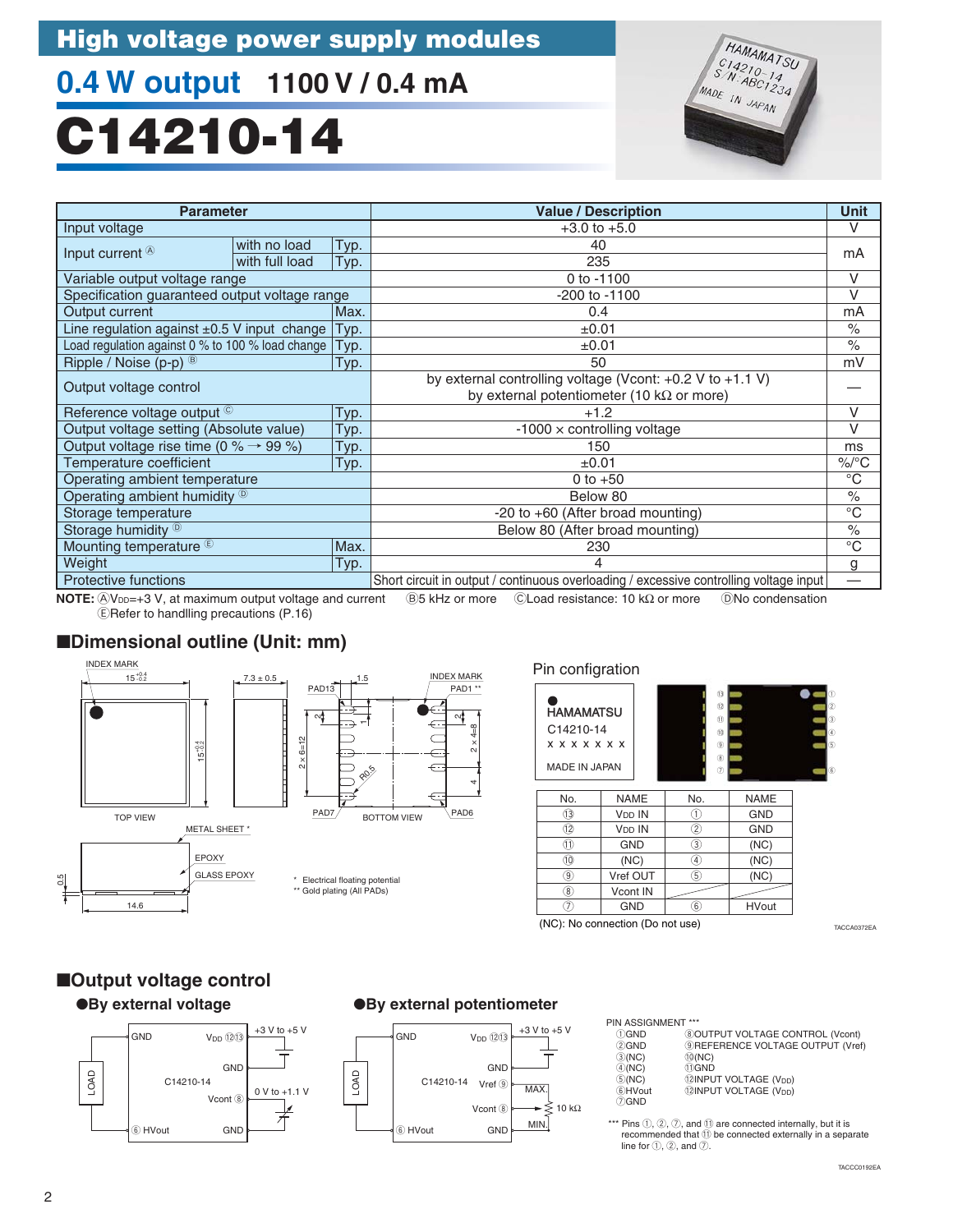# **0.7 W output 1200 V / 0.6 mA**

# **C10940 series**

![](_page_4_Picture_3.jpeg)

| <b>Parameter</b>                              |                    |                    | C10940-53                                                                                                  | C10940-53-R2*                                                                                | <b>Unit</b>                                                                                                                                                                                                 |  |  |
|-----------------------------------------------|--------------------|--------------------|------------------------------------------------------------------------------------------------------------|----------------------------------------------------------------------------------------------|-------------------------------------------------------------------------------------------------------------------------------------------------------------------------------------------------------------|--|--|
|                                               | $+5 \pm 0.5$       |                    |                                                                                                            |                                                                                              |                                                                                                                                                                                                             |  |  |
| Typ.                                          | 60                 |                    |                                                                                                            |                                                                                              |                                                                                                                                                                                                             |  |  |
| Typ.                                          |                    |                    |                                                                                                            |                                                                                              | mA                                                                                                                                                                                                          |  |  |
|                                               |                    |                    |                                                                                                            |                                                                                              | V                                                                                                                                                                                                           |  |  |
| Specification guaranteed output voltage range |                    |                    |                                                                                                            |                                                                                              | V                                                                                                                                                                                                           |  |  |
| Max.                                          |                    |                    |                                                                                                            |                                                                                              | mA                                                                                                                                                                                                          |  |  |
| Typ.                                          |                    |                    |                                                                                                            |                                                                                              | $\frac{0}{0}$                                                                                                                                                                                               |  |  |
| Typ.                                          |                    |                    |                                                                                                            |                                                                                              | $\%$                                                                                                                                                                                                        |  |  |
| Typ.                                          |                    |                    |                                                                                                            |                                                                                              | mV                                                                                                                                                                                                          |  |  |
|                                               | See output voltage | See remote control | See output voltage                                                                                         | See remote control                                                                           |                                                                                                                                                                                                             |  |  |
|                                               |                    | diagram below      | control diagrams below                                                                                     | diagram below                                                                                |                                                                                                                                                                                                             |  |  |
| Typ.                                          | $+1.2$             |                    | $+1.2$                                                                                                     |                                                                                              | V                                                                                                                                                                                                           |  |  |
| Typ.                                          |                    |                    |                                                                                                            |                                                                                              | V                                                                                                                                                                                                           |  |  |
| Typ.                                          | 120                | 300                | 120                                                                                                        | 300                                                                                          | ms                                                                                                                                                                                                          |  |  |
| Typ.                                          |                    |                    |                                                                                                            |                                                                                              | $\%$ /°C                                                                                                                                                                                                    |  |  |
|                                               |                    |                    |                                                                                                            |                                                                                              | $^{\circ}C$                                                                                                                                                                                                 |  |  |
|                                               |                    |                    |                                                                                                            |                                                                                              | $\frac{1}{\sqrt{2}}$                                                                                                                                                                                        |  |  |
|                                               |                    |                    |                                                                                                            |                                                                                              | $^{\circ}C$                                                                                                                                                                                                 |  |  |
| Storage humidity ©                            |                    |                    | Below 80                                                                                                   |                                                                                              |                                                                                                                                                                                                             |  |  |
| Typ.<br>Weight                                |                    |                    | 7.7                                                                                                        |                                                                                              |                                                                                                                                                                                                             |  |  |
|                                               |                    |                    |                                                                                                            |                                                                                              |                                                                                                                                                                                                             |  |  |
|                                               |                    |                    |                                                                                                            |                                                                                              |                                                                                                                                                                                                             |  |  |
|                                               |                    | C10940-03          | C10940-03-R2*<br>$-10$ to $-1200$<br>-200 to -1200<br>control diagrams below<br>Controlling voltage x 1000 | 230<br>0.6<br>$\pm 0.02$<br>±0.01<br>50<br>±0.01<br>0 to $+50$<br>Below 80<br>$-20$ to $+60$ | $+10$ to $+1200$<br>$+200$ to $+1200$<br>Controlling voltage x 1000<br>Protected against reversed power input, reversed/excessive controlling<br>voltage input, continuous overloading/short circuit output |  |  |

**NOTE:**  $\oslash$ At maximum output voltage  $\oslash$ At maximum output current  $\oslash$ No condensation \* -R2 type: RS-485 control

### ■**Dimensional outline (Unit: mm)**

![](_page_4_Figure_7.jpeg)

●**By external voltage**

![](_page_4_Figure_9.jpeg)

![](_page_4_Figure_10.jpeg)

 $\circledA$ 

 $\widehat{5}$ 

MAX.

 $\frac{1}{\sqrt{2}}$ 

 $(1)$ Vcc IN  $+5$  V 2Vcont GND 3Vcont 4Vref OUT +1.2 V Typ. 5Vcc GND 6HV GND 7HV OUT

TACCC0157EC

6

LOAD

TACCC0156EB \* The instability in the external controlling voltage should be minimized as it directly affects the output voltage quality.

### ■**Digital control (C10940-03-R2, C10940-53-R2)**

![](_page_4_Figure_14.jpeg)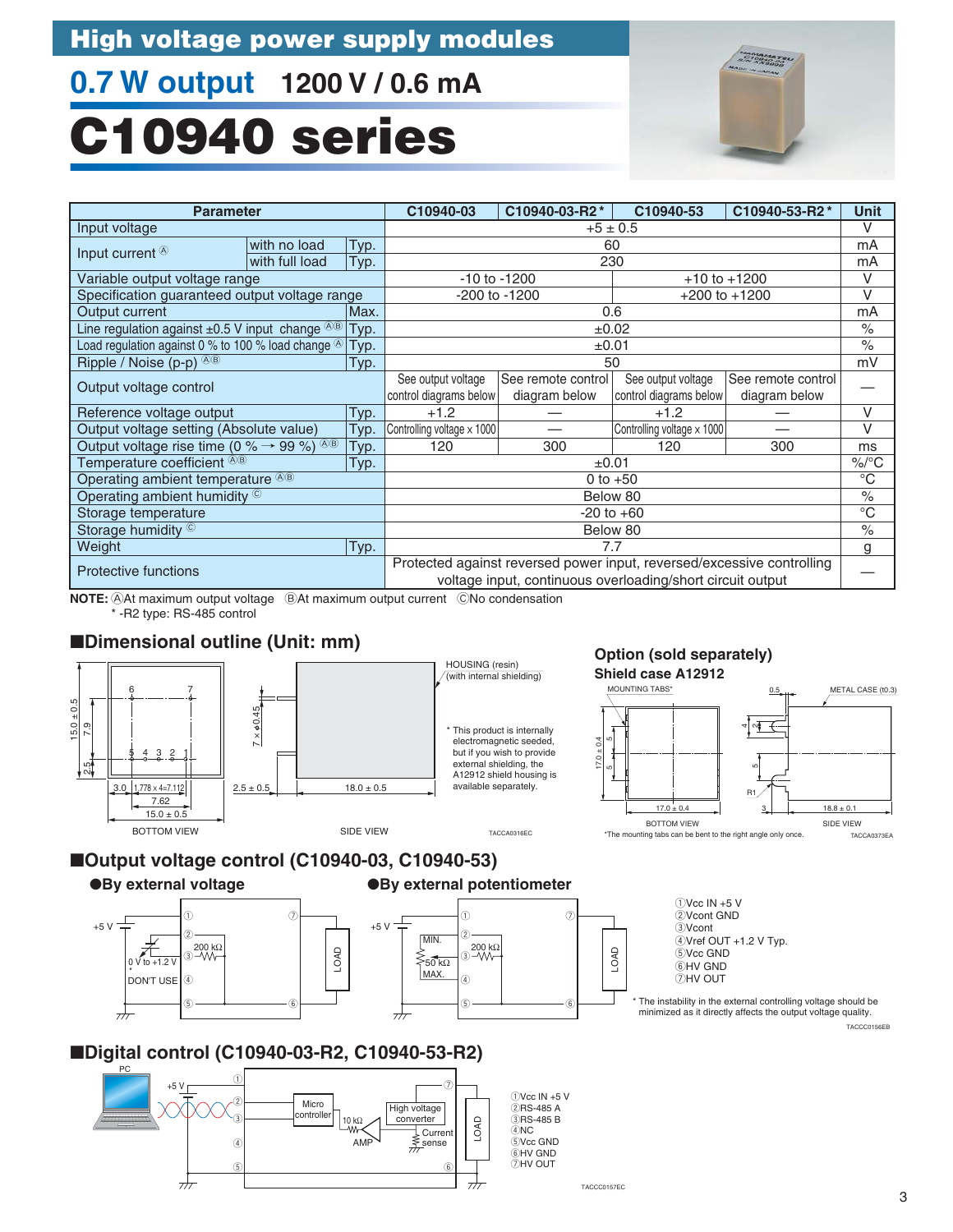# **0.7 W output 1250 V / 0.6 mA**

# **C13890 series**

![](_page_5_Picture_3.jpeg)

![](_page_5_Picture_4.jpeg)

#### **C13890-15: UL recognized (UL60601-1, File No. E470768)** Left: C13890-15, Right: C13890-55 $|C \epsilon|$

| .                                                                           |                |      |                                                                                                                     | Leil: U 19990-19, Highl: U 19990-99 |              |
|-----------------------------------------------------------------------------|----------------|------|---------------------------------------------------------------------------------------------------------------------|-------------------------------------|--------------|
| <b>Parameter</b>                                                            |                |      | C13890-15                                                                                                           | C13890-55                           | <b>Unit</b>  |
| Input voltage                                                               |                |      | $+11$ to $+16$                                                                                                      |                                     | V            |
| with no load<br>Input current $\circledcirc$                                |                | Typ. | 35                                                                                                                  |                                     |              |
|                                                                             | with full load | Typ. | 125                                                                                                                 |                                     | mA           |
| Variable output range                                                       |                |      | 0 to $-1250$                                                                                                        | 0 to $+1250$                        | $\vee$       |
| Specification guaranteed output voltage range                               |                |      | -200 to -1250                                                                                                       | $+200$ to $+1250$                   | $\vee$       |
| Output current                                                              |                | Max. | 0.6                                                                                                                 |                                     | mA           |
| Line regulation against $\pm 1$ V or $\pm 0.5$ V input change $\sqrt[3]{8}$ |                | Typ. | ±0.01                                                                                                               |                                     | $\%$         |
| Load regulation against 0 % to 100 % load change $\circledcirc$             |                | Typ. | ±0.01                                                                                                               |                                     | $\%$         |
| Ripple / Noise (p-p) $^{(A)B}$                                              |                | Typ. | $0.003 \%$ (38 mV)                                                                                                  |                                     |              |
| Output voltage control                                                      |                |      | By external controlling voltage (0 V to +5 V) or external potentiometer (50 k $\Omega$ )                            |                                     |              |
| Controlling voltage input impedance                                         |                | Typ. | 75                                                                                                                  |                                     |              |
| Reference voltage output                                                    |                | Typ. | $+5.1$                                                                                                              |                                     |              |
| Output voltage setting (Absolute value)                                     |                | Typ. | Controlling voltage $\times$ 250                                                                                    |                                     | $\vee$       |
| Output voltage rise time (0 % $\rightarrow$ 99 %) $\circledcirc$            |                | Typ. | 100                                                                                                                 |                                     |              |
| Temperature coefficient <sup>®®</sup>                                       |                | Typ. | $\pm 0.01$                                                                                                          |                                     | $\%$ /°C     |
| Operating ambient temperature <sup>48</sup>                                 |                |      | $-10$ to $+60$                                                                                                      |                                     | $^{\circ}C$  |
| Operating ambient humidity ©                                                |                |      | Below 80                                                                                                            |                                     | $\%$         |
| Storage temperature                                                         |                |      | $-20$ to $+70$                                                                                                      |                                     | $^{\circ}$ C |
| Storage humidity ©                                                          |                |      | Below 80                                                                                                            |                                     |              |
| Weight                                                                      |                | Typ. | 29                                                                                                                  |                                     | g            |
| Protective functions                                                        |                |      | Protected against reversed power input, reversed /<br>excessive controlling voltage input, continuous overloading / |                                     |              |

**NOTE:** AAt maximum output voltage BAt maximum output current CNo condensation

### ■**Dimensional outline (Unit: mm)**

![](_page_5_Figure_9.jpeg)

TACCA0157ED

# ■**Output voltage control**

![](_page_5_Figure_12.jpeg)

#### ●**By external voltage ●By external potentiometer**

![](_page_5_Figure_14.jpeg)

#### PIN ASSIGNMENT

short circuit in output

- $\circled{1}$  Vcc IN +11 V or +16 V
- $(2)$  Vcc GND
- $\overline{3}$  Vcont GND
- 4 Vcont IN  $\overline{6}$  Vref OUT +5.1 V Typ.
- $6$  HV OUT
- 
- $\bullet$  The housing is internally connected to pin  $@$ .  $\bullet$  Pins  $(2)$  and  $(3)$  are internally connected.
	-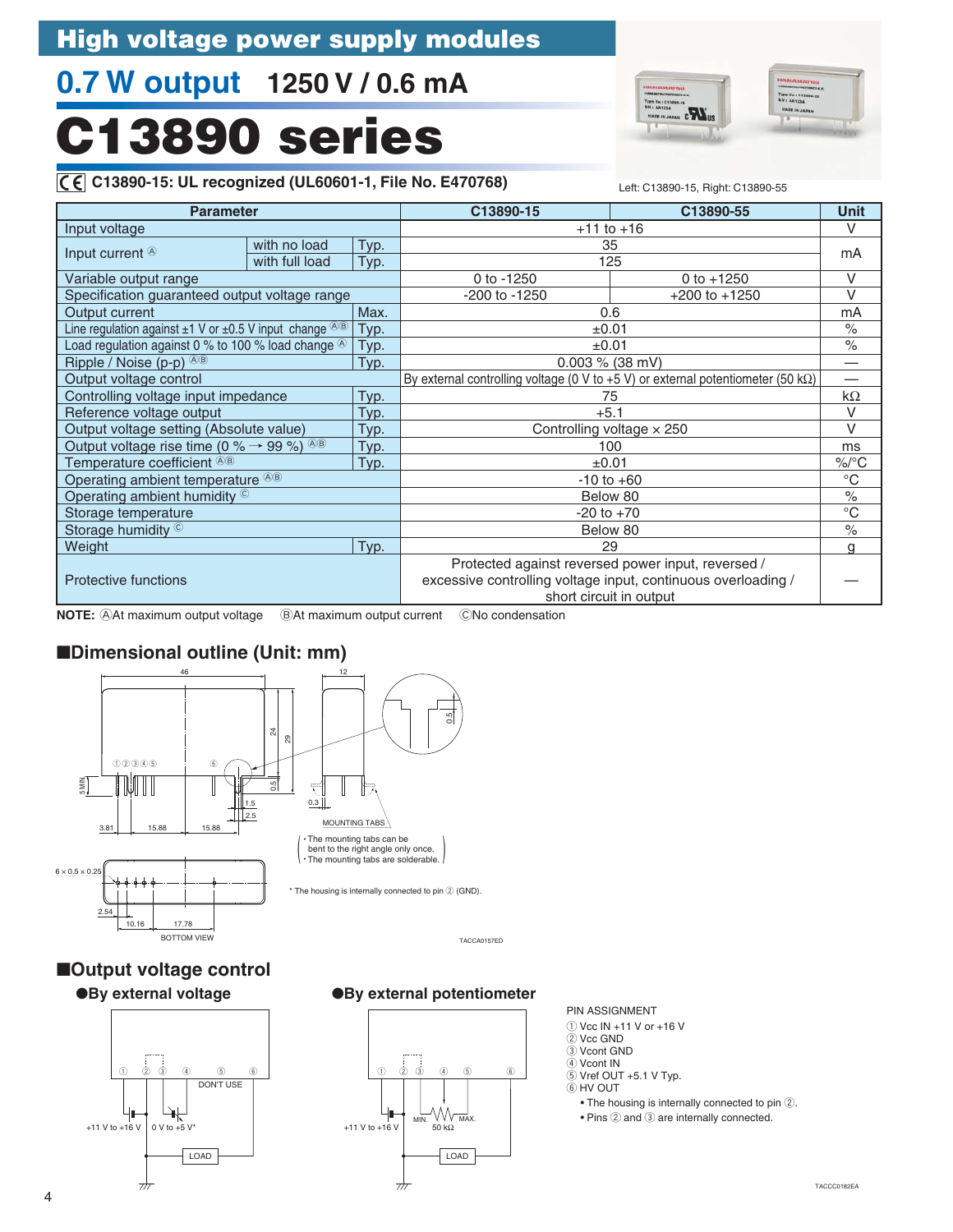# **1.5 W output 1500 V / 1 mA**

# **C11152 series**

![](_page_6_Picture_3.jpeg)

 $\overline{C}$ 

| <b>Parameter</b>                                                                                  |                |      | C11152                                                                                   | C11152-01                  | C11152-50                                                                                                                                   | C11152-51         | <b>Unit</b>          |  |  |
|---------------------------------------------------------------------------------------------------|----------------|------|------------------------------------------------------------------------------------------|----------------------------|---------------------------------------------------------------------------------------------------------------------------------------------|-------------------|----------------------|--|--|
| Input voltage                                                                                     |                |      | $+15 \pm 1$                                                                              | $+12 \pm 0.5$              | $+15 \pm 1$                                                                                                                                 | $+12 \pm 0.5$     | $\vee$               |  |  |
|                                                                                                   | with no load   | Typ. | 45                                                                                       | 50                         | 45                                                                                                                                          | 50                | mA                   |  |  |
| Input current $\circledast$                                                                       | with full load | Typ. | 180                                                                                      | 220                        | 180                                                                                                                                         | 220               |                      |  |  |
| Variable output voltage range                                                                     |                |      |                                                                                          | 0 to -1500<br>0 to $+1500$ |                                                                                                                                             |                   |                      |  |  |
| Specification guaranteed output voltage range                                                     |                |      |                                                                                          | -240 to -1500              |                                                                                                                                             | $+240$ to $+1500$ | $\vee$               |  |  |
| Output current                                                                                    |                | Max. |                                                                                          |                            |                                                                                                                                             |                   | mA                   |  |  |
| Line regulation against $\pm 1$ V or $\pm 0.5$ V<br>input change <sup>48</sup>                    |                | Typ. |                                                                                          |                            | ±0.01                                                                                                                                       |                   | $\%$                 |  |  |
| Load regulation against 0 % to 100 %<br>load change <sup>®</sup>                                  |                | Typ. |                                                                                          |                            | ±0.01                                                                                                                                       |                   | $\%$                 |  |  |
| Ripple / Noise (p-p) <sup>AB</sup>                                                                |                | Typ. |                                                                                          |                            | 5 (>5 kHz), 8 (≤5 kHz)                                                                                                                      |                   | mV                   |  |  |
| Output voltage control                                                                            |                |      | By external controlling voltage (0 V to +5 V) or external potentiometer (50 k $\Omega$ ) |                            |                                                                                                                                             |                   |                      |  |  |
| Controlling voltage input impedance                                                               |                | Typ. | 130<br>150                                                                               |                            |                                                                                                                                             |                   |                      |  |  |
| Reference voltage output                                                                          |                | Typ. | $+5.2$                                                                                   |                            |                                                                                                                                             |                   |                      |  |  |
| Output voltage setting (Absolute value)   Typ.                                                    |                |      | Controlling voltage $\times$ 300                                                         |                            |                                                                                                                                             |                   |                      |  |  |
| Output voltage rise time (0 % $\rightarrow$ 99 %) <sup><math>\circledR\circledR</math></sup> Typ. |                |      | 120                                                                                      |                            |                                                                                                                                             |                   |                      |  |  |
| Temperature coefficient ®®                                                                        |                | Typ. | ±0.005                                                                                   |                            |                                                                                                                                             |                   |                      |  |  |
| High voltage monitor output                                                                       |                |      | 0 to +5 (Output impedance 10 k $\Omega$ )                                                |                            |                                                                                                                                             |                   |                      |  |  |
| ON / OFF input                                                                                    |                |      |                                                                                          |                            | TTL positive logic                                                                                                                          |                   | —                    |  |  |
| ON / OFF input impedance                                                                          |                |      |                                                                                          |                            | 30                                                                                                                                          |                   | k $\Omega$           |  |  |
| Operating ambient temperature <sup>®®</sup>                                                       |                |      |                                                                                          |                            | 0 to $+50$                                                                                                                                  |                   | $^{\circ}$ C         |  |  |
| Operating ambient humidity ©                                                                      |                |      |                                                                                          |                            | Below 80                                                                                                                                    |                   | $\%$                 |  |  |
| Storage temperature                                                                               |                |      |                                                                                          |                            | $-20$ to $+60$                                                                                                                              |                   | $\overline{C}$       |  |  |
| Storage humidity ©                                                                                |                |      |                                                                                          |                            | Below 80                                                                                                                                    |                   | $\frac{1}{\sqrt{2}}$ |  |  |
| Weight                                                                                            |                | Typ. |                                                                                          |                            | 38                                                                                                                                          |                   | g                    |  |  |
| Protective functions                                                                              |                |      |                                                                                          |                            | Protected against reversed power input, reversed / excessive controlling<br>voltage input, continuous overloading / short circuit in output |                   |                      |  |  |

**NOTE: At maximum output voltage BAt maximum output current CNo condensation** 

### ■**Dimensional outline (Unit: mm)**

![](_page_6_Figure_8.jpeg)

■**Output voltage control**

![](_page_6_Figure_10.jpeg)

#### ●**By external voltage ●By external potentiometer**

![](_page_6_Figure_12.jpeg)

PIN ASSIGNMENT\*\*  $()$  Vref OUT +5.2 V Typ. 2Vcont IN 3Vcont GND  $\overline{4}$  ON / OFF IN 5Vcc GND  $6$  Vcc IN +15 V or +12 V  $\overline{2}$ HV MONITOR OUT 8HV OUT  $9$  HV GND

\*\* Never connect the pin number  $\textcircled{3}$  and  $\textcircled{5}$  directly and externally.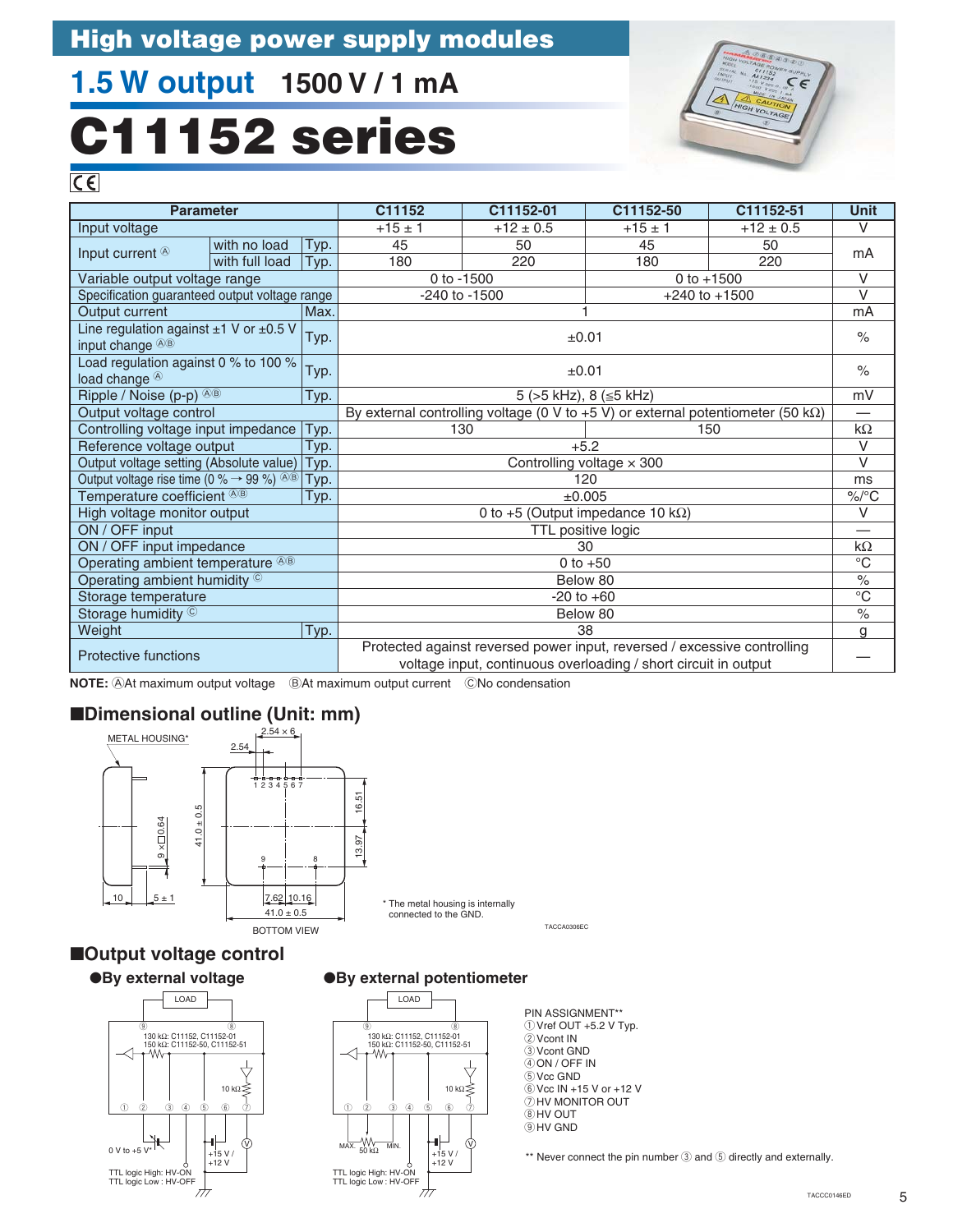# **4 W output 2000 V / 2 mA**

# **C9619 series**

![](_page_7_Picture_3.jpeg)

| <b>Parameter</b>                                               |                                              |      | C9619                                                                                                                                       | C9619-01                                                                                 | C9619-50       | C9619-51          | <b>Unit</b>          |  |
|----------------------------------------------------------------|----------------------------------------------|------|---------------------------------------------------------------------------------------------------------------------------------------------|------------------------------------------------------------------------------------------|----------------|-------------------|----------------------|--|
| Input voltage                                                  |                                              |      | $+15 \pm 1$                                                                                                                                 | $+12 \pm 1$                                                                              | $+15 \pm 1$    | $+12 \pm 1$       | $\vee$               |  |
| with no load<br>Input current $\circledcirc$<br>with full load |                                              | Typ. | 120                                                                                                                                         | 100                                                                                      | 120            | 100               | mA                   |  |
|                                                                |                                              | Typ. | 380                                                                                                                                         | 460                                                                                      | 380            | 460               |                      |  |
| Variable output voltage range                                  |                                              |      |                                                                                                                                             | 0 to -2000                                                                               |                | 0 to $+2000$      | $\vee$               |  |
| Specification guaranteed output voltage range                  |                                              |      |                                                                                                                                             | -320 to -2000                                                                            |                | $+320$ to $+2000$ | $\vee$               |  |
| Output current                                                 |                                              | Max. |                                                                                                                                             |                                                                                          | $\overline{2}$ |                   | mA                   |  |
| Line regulation against $\pm 1$ V input change $\circledcirc$  |                                              | Typ. |                                                                                                                                             |                                                                                          | ±0.01          |                   | $\frac{1}{\sqrt{2}}$ |  |
| load change <sup>®</sup>                                       | Load regulation against 0 % to 100 %<br>Typ. |      |                                                                                                                                             |                                                                                          | ±0.01          |                   | $\%$                 |  |
| Ripple / Noise (p-p) $\circledcirc$<br>Typ.                    |                                              |      |                                                                                                                                             | $0.003 \% (60 mV)$                                                                       |                |                   |                      |  |
| Output voltage control                                         |                                              |      |                                                                                                                                             | By external controlling voltage (0 V to +5 V) or external potentiometer (50 k $\Omega$ ) |                |                   |                      |  |
| Controlling voltage input impedance                            |                                              | Typ. | 110<br>97                                                                                                                                   |                                                                                          |                |                   | $k\Omega$            |  |
| Reference voltage output                                       |                                              | Typ. | $+5.2$                                                                                                                                      |                                                                                          |                |                   |                      |  |
| Output voltage setting (Absolute value)                        |                                              | Typ. | Controlling voltage $\times$ 400                                                                                                            |                                                                                          |                |                   |                      |  |
| Output voltage rise time (0 % $\rightarrow$ 99 %) $\circledR$  |                                              | Typ. |                                                                                                                                             |                                                                                          | 150            |                   | ms<br>$\%$ /°C       |  |
| Temperature coefficient <sup>@®</sup>                          |                                              | Typ. | ±0.01                                                                                                                                       |                                                                                          |                |                   |                      |  |
| Operating ambient temperature <sup>®®</sup>                    |                                              |      | 0 to $+40$                                                                                                                                  |                                                                                          |                |                   |                      |  |
| Operating ambient humidity ©                                   |                                              |      |                                                                                                                                             |                                                                                          | Below 85       |                   | $\%$                 |  |
| Storage temperature                                            |                                              |      |                                                                                                                                             |                                                                                          | $-20$ to $+60$ |                   | $^{\circ}C$          |  |
| Storage humidity ©                                             |                                              |      |                                                                                                                                             | Below 90                                                                                 |                | $\%$              |                      |  |
| Weight<br>Typ.                                                 |                                              | 100  |                                                                                                                                             |                                                                                          |                | g                 |                      |  |
| Protective functions                                           |                                              |      | Protected against reversed power input, reversed / excessive controlling<br>voltage input, continuous overloading / short circuit in output |                                                                                          |                |                   |                      |  |

**NOTE: AAt maximum output voltage BAt maximum output current** CNo condensation

### ■**Dimensional outline (Unit: mm)**

![](_page_7_Figure_7.jpeg)

### ■**Output voltage control**

![](_page_7_Figure_9.jpeg)

#### ●**By external potentiometer**

![](_page_7_Figure_11.jpeg)

PIN ASSIGNMENT  $\overline{10}$  Vcc IN +12 V or +15 V 2 GND (common) 3 Vcont IN  $\overline{4}$  Vref OUT +5.2 V Typ. **5 HV OUT** 

TACCA0291EB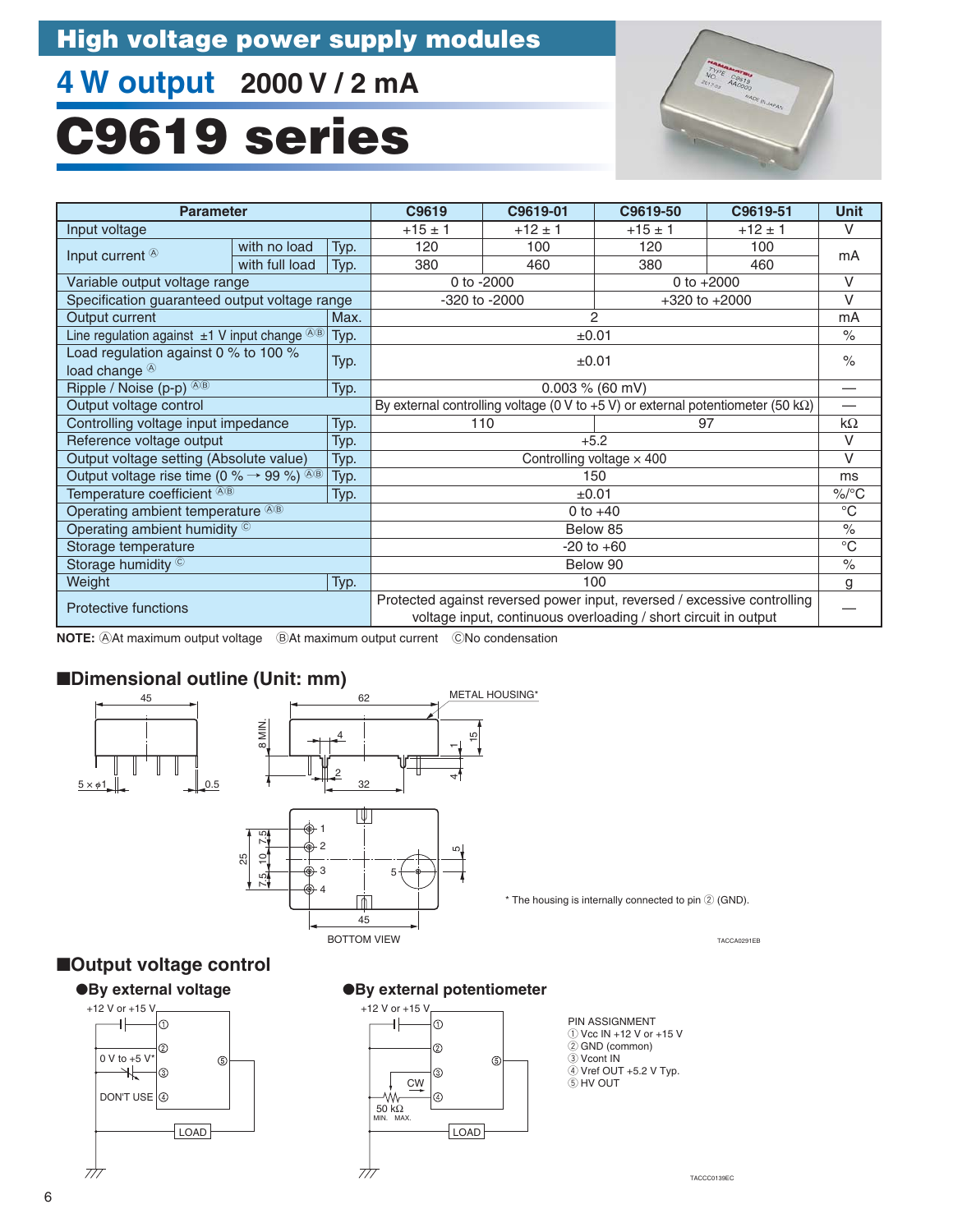# **10 W output 1000 V / 10 mA**

# **C12446 series**

![](_page_8_Picture_3.jpeg)

 $\overline{C}$ 

| <b>Parameter</b>                                                 |              |      | C12446-12                                                                                                                                   | C12446-52         | <b>Unit</b>   |  |
|------------------------------------------------------------------|--------------|------|---------------------------------------------------------------------------------------------------------------------------------------------|-------------------|---------------|--|
| Input voltage                                                    |              |      | $+24 \pm 1.2$                                                                                                                               |                   | $\vee$        |  |
| Input current <sup>®</sup>                                       | with no load | Typ. | 55                                                                                                                                          |                   | mA            |  |
| with full load                                                   |              | Typ. |                                                                                                                                             | 550               |               |  |
| Variable output voltage range                                    |              |      | 0 to -1000                                                                                                                                  | 0 to $+1000$      | $\vee$        |  |
| Specification guaranteed output voltage range                    |              |      | -200 to -1000                                                                                                                               | $+200$ to $+1000$ | $\vee$        |  |
| Output current                                                   |              | Max. | 10                                                                                                                                          |                   | mA            |  |
| Line regulation against $\pm 1.2$ V input change $\sqrt[3]{8}$   |              | Typ. | ±0.01                                                                                                                                       |                   | $\%$          |  |
| Load regulation against 0 % to 100 %<br>load change <sup>®</sup> |              | Typ. | ±0.01                                                                                                                                       |                   | $\frac{0}{0}$ |  |
| Ripple / Noise (p-p) <sup>@®</sup>                               |              | Typ. | 50                                                                                                                                          |                   | mV            |  |
| Output voltage control                                           |              |      | By external controlling voltage (0 V to +5 V) or external potentiometer (50 k $\Omega$ )                                                    |                   |               |  |
| Controlling voltage input impedance                              |              | Typ. | 640                                                                                                                                         |                   | $k\Omega$     |  |
| Reference voltage output                                         |              | Typ. | $+5.3$                                                                                                                                      |                   |               |  |
| Output voltage setting (Absolute value)                          |              | Typ. | Controlling voltage $\times$ 200                                                                                                            |                   |               |  |
| Output voltage rise time (0 % $\rightarrow$ 99 %) $\circledast$  |              | Typ. | 150                                                                                                                                         |                   |               |  |
| Temperature coefficient ®®                                       |              | Typ. | ±0.005                                                                                                                                      |                   |               |  |
| High voltage monitor output                                      |              |      | 0 to +5 (Output impedance 10 $k\Omega$ )                                                                                                    |                   | $\vee$        |  |
| Current monitor output                                           |              |      | 0 to +5 (Output impedance 10 k $\Omega$ )                                                                                                   |                   | V             |  |
| ON / OFF input                                                   |              |      | TTL positive logic                                                                                                                          |                   |               |  |
| ON / OFF input impedance                                         |              |      | 30                                                                                                                                          |                   | $k\Omega$     |  |
| Operating ambient temperature <sup>48</sup>                      |              |      | 0 to $+50$                                                                                                                                  |                   | $^{\circ}C$   |  |
| Operating ambient humidity ©                                     |              |      | Below 85                                                                                                                                    |                   | $\%$          |  |
| Storage temperature                                              |              |      | $-20$ to $+60$                                                                                                                              |                   | $^{\circ}$ C  |  |
| Storage humidity ©                                               |              |      | Below 85                                                                                                                                    |                   | $\frac{0}{0}$ |  |
| Weight                                                           |              | Typ. | 100                                                                                                                                         |                   | g             |  |
| <b>Protective functions</b>                                      |              |      | Protected against reversed power input, reversed / excessive controlling<br>voltage input, continuous overloading / short circuit in output |                   |               |  |

**NOTE:** AAt maximum output voltage BAt maximum output current CNo condensation

### ■**Dimensional outline (Unit: mm)**

![](_page_8_Figure_8.jpeg)

![](_page_8_Figure_9.jpeg)

4

15  $\mathbf -$ 

METAL HOUSING\*

TACCA0315EB  $*$  The housing is internally connected to pin  $@$  (GND).

#### ■**Output voltage control**

![](_page_8_Figure_12.jpeg)

#### ●**By external potentiometer**

![](_page_8_Figure_14.jpeg)

PIN ASSIGNMENT ① Vcc IN +24 V<br>② Vcc GND \*\*  $\ddot{a}$  ON / OFF IN 4 Vcont GND \*\*  $\overline{5}$  Vcont IN  $@$  Vref OUT +5.3 V Typ.<br>⑦ CURRENT MONITOR OUT **EXHIGHT ON THE STATE** o HV GND  $@$  HV OUT

\* The instability in the external controlling voltage should be minimized as it directly affects the output voltage quality. \*\* Never connect the pin number 2 and 4 directly and externally.

TACCC0158EC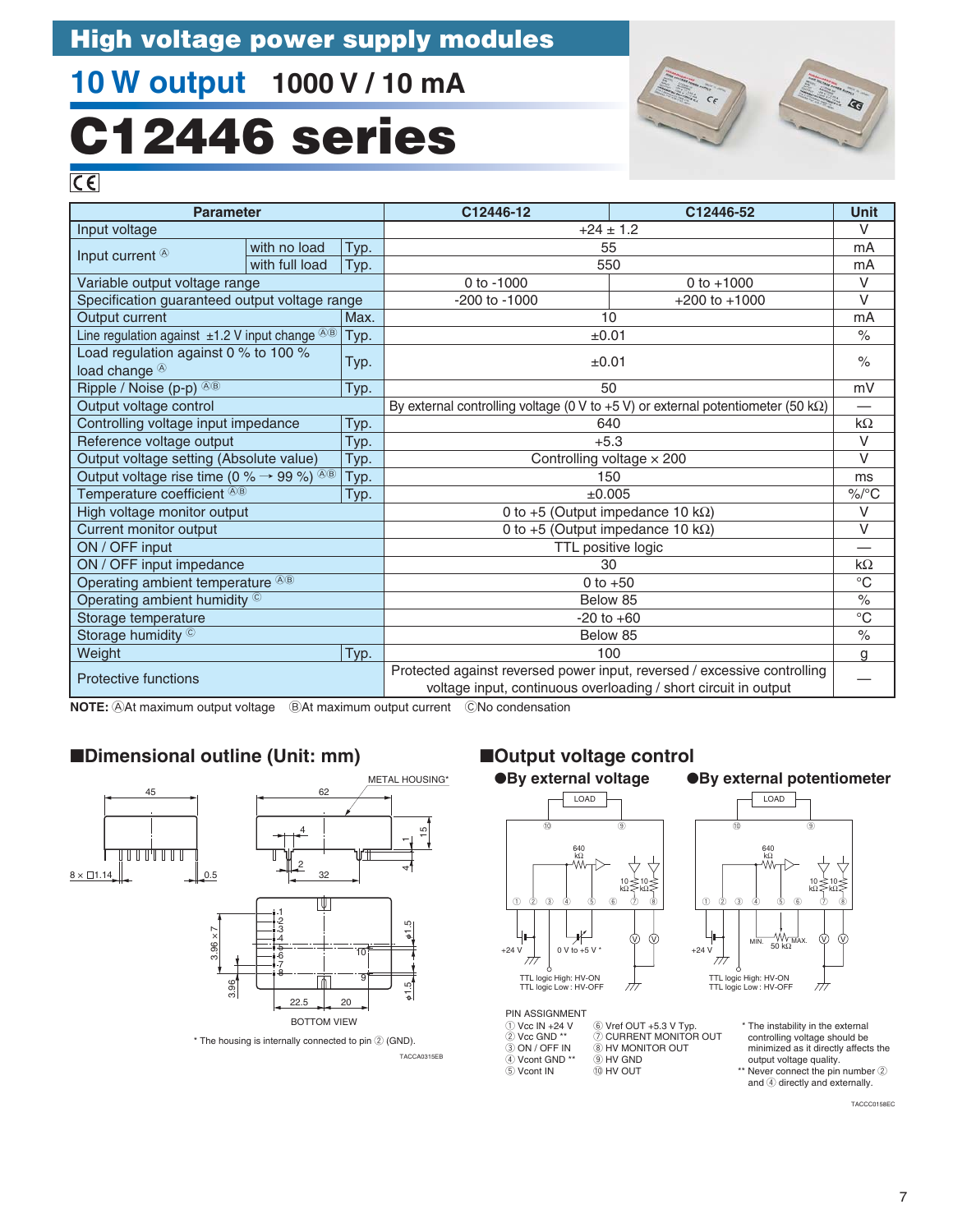# **45 W output 1500 V / 30 mA**

# **C12766 series**

### $\overline{C}$

| C E C12766-12: UL recognized (UL60601-1, File No. 470768)                        |                |      |                                                                                                                                                             |  |               |  |
|----------------------------------------------------------------------------------|----------------|------|-------------------------------------------------------------------------------------------------------------------------------------------------------------|--|---------------|--|
| <b>Parameter</b>                                                                 |                |      | C12766-12<br>C12766-52                                                                                                                                      |  | <b>Unit</b>   |  |
| Input voltage                                                                    |                |      | $+24 \pm 1.2$                                                                                                                                               |  | $\vee$        |  |
| Input current <sup>®</sup>                                                       | with no load   | Typ. | 65                                                                                                                                                          |  | mA            |  |
|                                                                                  | with full load | Typ. | 2.1                                                                                                                                                         |  | A             |  |
| Variable output voltage range                                                    |                |      | 0 to $+1500$<br>0 to -1500                                                                                                                                  |  | $\vee$        |  |
| Specification guaranteed output voltage range                                    |                |      | -240 to -1500<br>$+240$ to $+1500$                                                                                                                          |  | $\vee$        |  |
| Output current                                                                   |                | Max. | 30                                                                                                                                                          |  | mA            |  |
| Line regulation against $\pm 1.2$ V input change $\overline{AB}$                 |                | Typ. | ±0.01                                                                                                                                                       |  | $\frac{0}{0}$ |  |
| Load regulation against 0 % to 100 % load change $^{\circledR}$                  |                | Typ. | ±0.01                                                                                                                                                       |  | $\%$          |  |
| Ripple / Noise (p-p) $\circledcirc$                                              |                | Typ. | 75                                                                                                                                                          |  | mV            |  |
| Output voltage control                                                           |                |      | By external controlling voltage (0 V to +5 V) or external potentiometer (50 k $\Omega$ )                                                                    |  |               |  |
| Controlling voltage input impedance                                              |                | Typ. | 640                                                                                                                                                         |  | $k\Omega$     |  |
| Reference voltage output                                                         |                | Typ. | $+5.3$                                                                                                                                                      |  | $\vee$        |  |
| Output voltage setting (Absolute value)                                          |                | Typ. | Controlling voltage $\times$ 300                                                                                                                            |  | $\vee$        |  |
| Output voltage rise time (0 % $\rightarrow$ 99 %) <sup><math>\&amp;</math></sup> |                | Typ. | 1500                                                                                                                                                        |  | ms            |  |
| Temperature coefficient <sup>®®</sup>                                            |                | Typ. | ±0.01                                                                                                                                                       |  | $\%$ /°C      |  |
| High voltage monitor output                                                      |                |      | 0 to +5 (Output impedance 10 $k\Omega$ )                                                                                                                    |  | $\vee$        |  |
| Current monitor output                                                           |                |      | 0 to +5 (Output impedance 10 k $\Omega$ )                                                                                                                   |  | $\vee$        |  |
| ON / OFF input                                                                   |                |      | TTL positive logic                                                                                                                                          |  |               |  |
| ON / OFF input impedance                                                         |                |      | 30                                                                                                                                                          |  | $k\Omega$     |  |
| Operating ambient temperature <sup>®®</sup>                                      |                |      | 0 to $+50$                                                                                                                                                  |  | $^{\circ}C$   |  |
| Operating ambient humidity ©                                                     |                |      | Below 85                                                                                                                                                    |  | $\%$          |  |
| Storage temperature                                                              |                |      | $-20$ to $+60$                                                                                                                                              |  | $^{\circ}C$   |  |
| Storage humidity ©                                                               |                |      | Below 85                                                                                                                                                    |  | $\frac{0}{0}$ |  |
| Weight                                                                           |                | Typ. | 290                                                                                                                                                         |  | g             |  |
| Protective functions                                                             |                |      | Protected against reversed power input, reversed / excessive controlling<br>بالمستعمل والمستحدث والمسترين والمستحدث والمستحدث والمستحدث والمستحدث والمستحدث |  |               |  |

 $\circ$ 

voltage input, continuous overloading / short circuit in output

**NOTE: At maximum output voltage BAt maximum output current** CNo condensation

#### ■**Dimensional outline (Unit: mm)**

![](_page_9_Figure_8.jpeg)

#### ■**Output voltage control**

●**By external voltage**

![](_page_9_Figure_11.jpeg)

#### ●**By external potentiometer**

![](_page_9_Figure_13.jpeg)

| <b>PIN ASSIGNMENT</b>  |
|------------------------|
| $(1)$ Vcc IN +24 V     |
| $(2)$ Vcc GND $**$     |
| 3 ON / OFF IN          |
| 4) Vcont GND **        |
| 5) Vcont IN            |
| 6 Vref OUT +5.3 V Typ. |
| 7) CURRENT MONITOR OUT |
| (8) HV MONITOR OUT     |
|                        |

\* The instability in the external controlling voltage should be minimized as it directly affects the output voltage quality.

\*\* Never connect the pin number 2 and 4 directly and externally.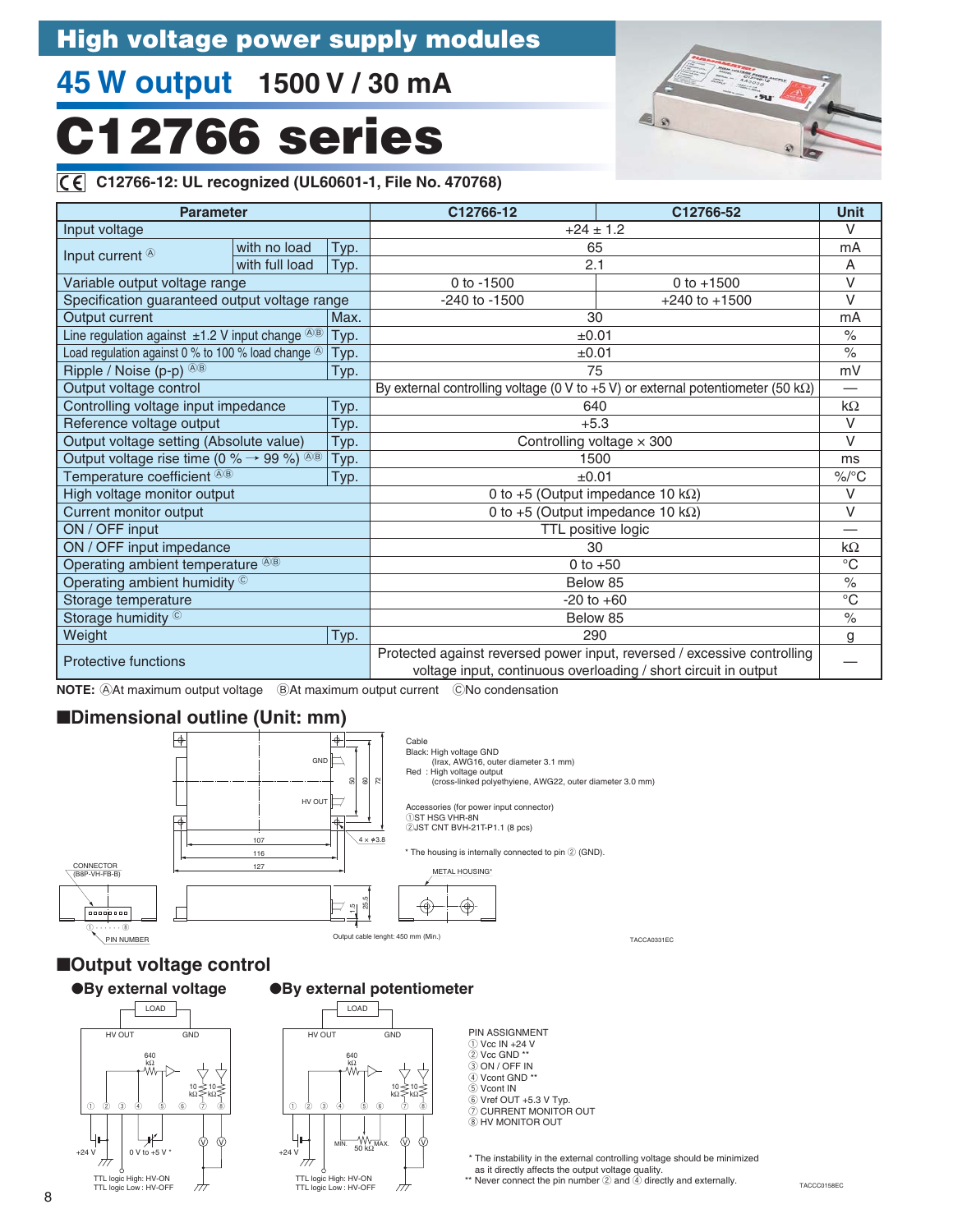# **37.5 W output 2.5 kV / 15 mA**

# **C13887 series**

![](_page_10_Picture_3.jpeg)

| <b>Parameter</b>                                               |                |           | C13887-12                                                                             | C13887-52         |                  |
|----------------------------------------------------------------|----------------|-----------|---------------------------------------------------------------------------------------|-------------------|------------------|
| Input voltage range                                            |                |           | $+24 \pm 1.2$                                                                         |                   | $\vee$           |
| Input current <sup>®</sup>                                     | with no load   | Typ.      | 77                                                                                    |                   | mA               |
|                                                                | with full load | Typ.      |                                                                                       | 1.75              | Α                |
| Variable output voltage range                                  |                |           | 0 to -2500                                                                            | 0 to $+2500$      | $\vee$           |
| Specification guaranteed output voltage range                  |                |           | -400 to -2500                                                                         | $+400$ to $+2500$ | V                |
| Output current                                                 |                | Max.      |                                                                                       | 15                | mA               |
| Line regulation against $\pm 1.2$ V input change $\sqrt[3]{8}$ |                | Typ.      | ±0.01                                                                                 |                   | $\%$             |
| Load regulation against 0 % to 100 % load change <sup>®</sup>  |                | Typ.      |                                                                                       | ±0.01             | $\%$             |
| Ripple / Noise (p-p) <sup>48</sup>                             |                | Typ.      |                                                                                       | 125               | mV               |
| Output voltage control                                         |                |           | External controlling voltage (0 V to +5 V) or external potentiometer (50 k $\Omega$ ) |                   | —                |
| Controlling voltage input impedance                            |                | Typ.      | 640                                                                                   |                   | $k\Omega$        |
| Reference voltage output                                       |                | Typ.      |                                                                                       | $+5.34$           | $\vee$           |
| Output voltage setting (Absolute value)                        |                | Typ.      | Controlling voltage $\times$ 500                                                      |                   | $\vee$           |
| Output voltage rise time (0 % $\rightarrow$ 99 %) $\circledR$  |                | Typ.      | 3000                                                                                  |                   | ms               |
| Temperature coefficient ®®                                     |                | Typ.      | ±0.01                                                                                 |                   | % / $^{\circ}$ C |
| High voltage monitor output                                    |                | Range     | $0$ to $+5$                                                                           |                   | V                |
|                                                                |                | Precision | 2                                                                                     |                   | $\frac{0}{0}$    |
| Current monitor output                                         |                | Range     | $0$ to $+5$                                                                           |                   | $\vee$           |
|                                                                |                | Precision | $\mathfrak{p}$                                                                        |                   | $\frac{0}{0}$    |
| ON / OFF input                                                 |                |           | TTL positive logic                                                                    |                   |                  |
| ON / OFF input impedance                                       |                |           | 32                                                                                    |                   | $k\Omega$        |
| Operating ambient temperature <sup>®®</sup>                    |                |           | 0 to $+50$                                                                            |                   | $\rm ^{\circ}C$  |
| Operating ambient humidity ©                                   |                |           | Below 85                                                                              |                   | $\frac{0}{0}$    |
| Storage temperature                                            |                |           | $-20$ to $+60$                                                                        |                   | $\overline{C}$   |
| Storage humidity ©                                             |                |           |                                                                                       | Below 85          | $\%$             |
| Weight                                                         |                |           |                                                                                       | 315               | g                |
|                                                                |                |           | Installed input FUSE / reversed power input protection overvoltage                    |                   |                  |
| <b>Protective functions</b>                                    |                |           | protection for controlling voltage /                                                  |                   |                  |
|                                                                |                |           | output overload protection / output overvoltage protection (latch stop)               |                   |                  |

**NOTE: At maximum output voltage BAt maximum output current** CNo condensation

#### ■**Dimensional outline (Unit: mm)**

![](_page_10_Figure_7.jpeg)

●**By external voltage** ■**Output voltage control**

#### ●**By external potentiometer**

![](_page_10_Figure_10.jpeg)

![](_page_10_Figure_11.jpeg)

PIN ASSIGNMENT

- 1 Input voltage (+24 V) 2 Input voltage GND \*\*
- 
- 3 ON / OFF input signal 4 Control voltage GND \*\*
- 
- $6$  Control voltage
- 6 Reference voltage output
- 7 Current monitor output 8 High voltage monitor output

Variations in the external control voltage directly affect variations in the output voltage, so the variations must be minimized.

\*\* Do not connect Pins 2 and 4 together externally.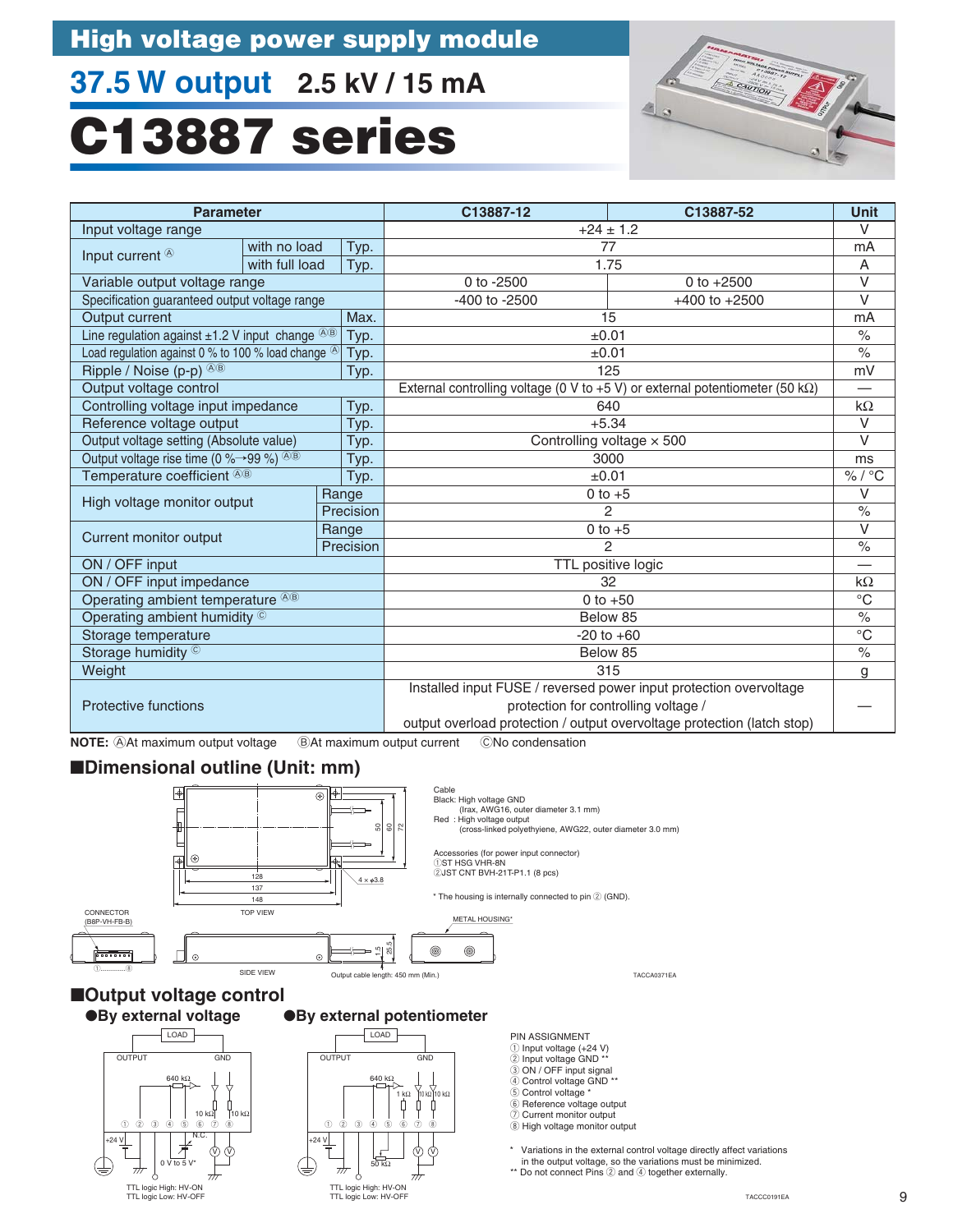# **2 W output 10 kV / 0.2 mA** C14051 series

![](_page_11_Picture_2.jpeg)

**C14051-15:** 

| <b>Parameter</b>                                                |                |          |                                   | C14051-15                                                                                  | C14051-55           | <b>Unit</b>              |
|-----------------------------------------------------------------|----------------|----------|-----------------------------------|--------------------------------------------------------------------------------------------|---------------------|--------------------------|
| Input voltage (Vcc)                                             |                |          |                                   | $+11$ to $+16$                                                                             |                     | $\vee$                   |
| Input current ®®                                                | with no load   |          | Typ.                              | 90                                                                                         |                     | mA                       |
|                                                                 | with full load |          | Typ.                              | 260                                                                                        |                     | mA                       |
| Variable output voltage range                                   |                |          |                                   | 0 to $-10000$                                                                              | 0 to $+10000$       | $\vee$                   |
| Specification guaranteed output voltage range                   |                |          |                                   | -2000 to -10 000                                                                           | $+2000$ to $+10000$ | $\vee$                   |
| <b>Output current</b>                                           |                |          | Max.                              | 0.2                                                                                        |                     | mA                       |
| Line regulation against +11 V to +16 V input change $\circledR$ |                |          | Typ.                              | ±0.1                                                                                       |                     | $\frac{1}{2}$            |
| Load regulation against 0 % to 100 % load change                |                |          | Typ.                              | ±0.1                                                                                       |                     | $\%$                     |
| Ripple / Noise (p-p) <sup>®©</sup>                              |                |          | Typ.                              | 0.1                                                                                        |                     | $\overline{\vee}$        |
| Output voltage control                                          |                |          |                                   | By external controlling voltage (0 V to $+5$ V) or external potentiometer (50 k $\Omega$ ) |                     | $\overline{\phantom{0}}$ |
| Controlling voltage input impedance                             |                |          | Typ.                              | 80                                                                                         |                     | $k\Omega$                |
| Reference voltage output                                        |                |          | Typ.                              | $+5.1$                                                                                     |                     | $\vee$                   |
| Output voltage setting (Absolute value)                         |                | Typ.     | Controlling voltage $\times$ 2000 |                                                                                            | $\vee$              |                          |
| Output voltage rise time (0 % / 99 %) $\circledR$               |                |          | Typ.                              | 200                                                                                        |                     | ms                       |
| Temperature coefficient <sup>®©</sup>                           |                |          | Typ.                              | ±0.01                                                                                      |                     | $\%$ /°C                 |
| High voltage monitor output                                     |                | Range    |                                   | 0 to $+2.5$                                                                                |                     | $\vee$                   |
|                                                                 |                | Accuracy |                                   | $\mathfrak{p}$                                                                             |                     | $\%$                     |
| Current monitor output                                          |                | Range    |                                   | 0 to $+4.0$                                                                                |                     | $\vee$                   |
|                                                                 |                | Accuracy |                                   | 2                                                                                          |                     | $\%$                     |
| ON / OFF input                                                  |                |          |                                   | TTL positive logic                                                                         |                     |                          |
| ON /OFF input impedance                                         |                |          |                                   | 10                                                                                         |                     | $k\Omega$                |
| Operating ambient temperature <sup>®©</sup>                     |                |          |                                   | $-10$ to $+60$                                                                             |                     | $\rm ^{\circ}C$          |
| Operating ambient humidity $\mathbb{D}$                         |                |          |                                   | Below 80                                                                                   |                     | $\%$                     |
| Storage temperature                                             |                |          |                                   | $-20$ to $+70$                                                                             |                     | $\overline{C}$           |
| Storage humidity <sup>®</sup>                                   |                |          |                                   | Below 80                                                                                   |                     | $\%$                     |
| Weight                                                          |                |          | Typ.                              | 160                                                                                        |                     | g                        |
|                                                                 |                |          |                                   | Installed input FUSE for over current / reversed power input protection                    |                     |                          |
| <b>Protective functions</b>                                     |                |          |                                   | over-temperature protection / overvoltage protection for controlling voltage               |                     |                          |
|                                                                 |                |          |                                   | output overload protection / output overvoltage protection                                 |                     |                          |

**NOTE:** At maximum output voltage  $\quad \textcircled{b}$ Vcc=+12 V  $\quad$  CAt maximum output current  $\quad$  ONo condensation

### ■**Dimensional outline (Unit: mm)**

![](_page_11_Figure_9.jpeg)

Red: HV OUT (CROSS-LINKED POLYETHYLENE, AWG22, Outer diameter 3.0 mm)

TACCA0363EA

## ■**Output voltage control**

![](_page_11_Figure_13.jpeg)

PIN ASSIGNMENT

qVcc +11 V to +16 V wERROR OUT (0 V or +5 V) **ECURRENT MONITOR OUT**  $4V$ ref +5.1 V  $5$ Vcont 0 V to +5 V  $&$ Vcc GND **DHV MONITOR OUT**  $\bar{8}$ ON / OFF IN oVcont GND **OHV GND**  $\overline{1}$ IHV OUT

![](_page_11_Figure_16.jpeg)

![](_page_11_Figure_17.jpeg)

\* The instability in the external controlling voltage should be minimized as it directly affects the output voltage quality \* The housing is internally connected to pin 6.  $*$  Pin  $\overline{6}$  and Pin  $\overline{9}$  and  $\overline{10}$ are internally connected.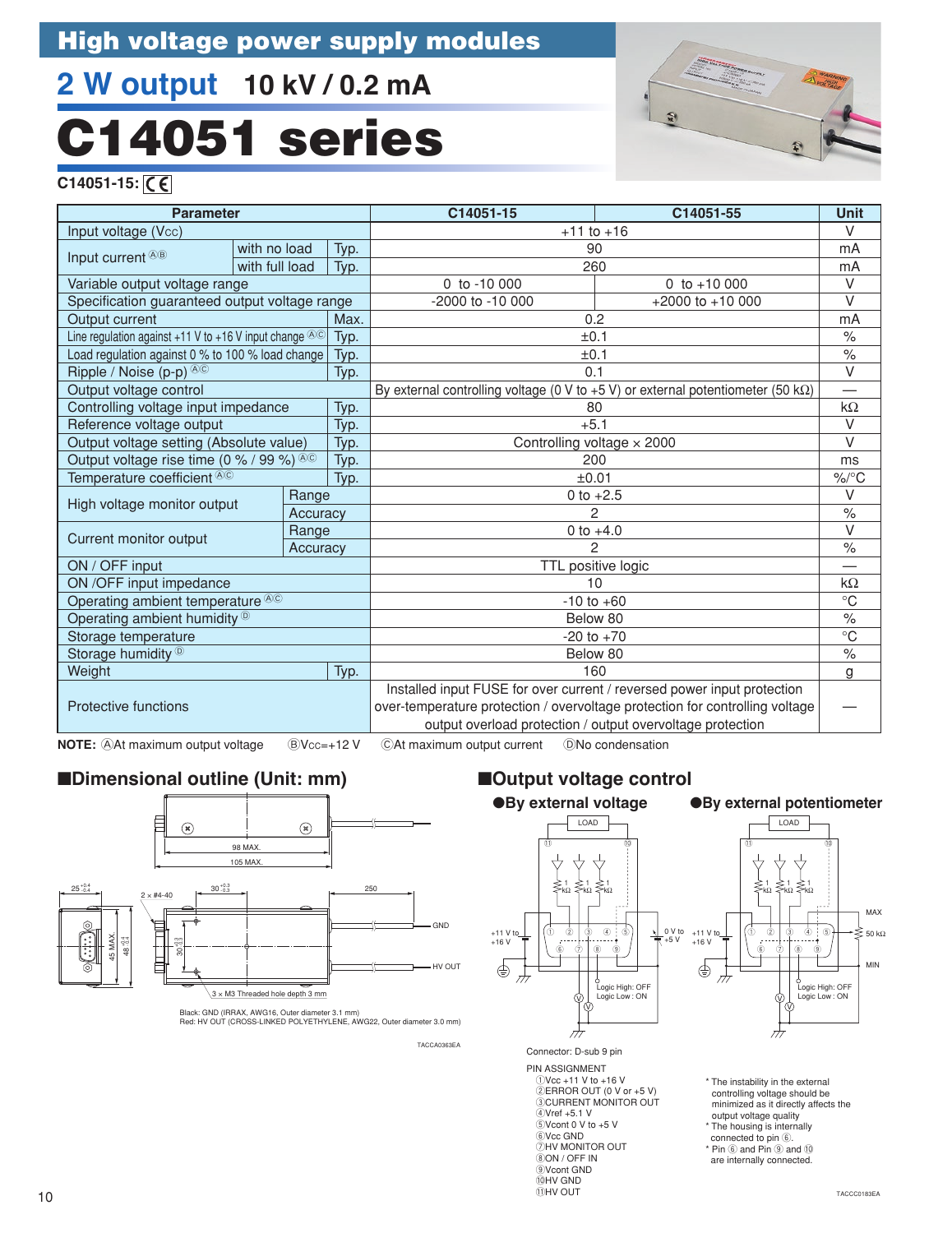# **1 W output (1000 V / 1 mA) × 8 ch**

# **C13145-01**

![](_page_12_Picture_3.jpeg)

#### **8-channel outputs / each output controlled individually**

| <b>Parameter</b>                                                   |                      |      | <b>Value / Description</b>                                                      | <b>Unit</b> |
|--------------------------------------------------------------------|----------------------|------|---------------------------------------------------------------------------------|-------------|
| Input voltage                                                      |                      |      | $+24 \pm 1.2$                                                                   |             |
| Input current <sup>®</sup>                                         | with no load<br>Typ. |      | 170                                                                             | mA          |
|                                                                    | with full load       | Typ. | 580                                                                             | mA          |
| No. of channel                                                     |                      |      | 8                                                                               |             |
| Variable output voltage range                                      |                      |      | 0 to $-1000$                                                                    | V           |
| Specification guaranteed output voltage range                      |                      |      | -300 to -900                                                                    | V           |
| Output current                                                     |                      | Max. | 1 (per channel)                                                                 | mA          |
| Line regulation against $\pm 1.2$ V input change $\&$ <sup>®</sup> |                      | Typ. | ±0.01                                                                           | $\%$        |
| Load regulation against 0 % to 100 % load change $\circledR$       |                      | Typ. | ±0.01                                                                           |             |
| Ripple / Noise (p-p) <sup>AB</sup><br>Typ.                         |                      |      | 20 (Potentiometer control)                                                      |             |
| Output voltage control                                             |                      |      | By external controlling voltage (0 V to +5 V) or potentiometer (10 k $\Omega$ ) | —           |
| Controlling voltage input impedance<br>Typ.                        |                      |      | 10                                                                              | $k\Omega$   |
| Output voltage setting (Absolute value)                            |                      | Typ. | Controlling voltage $\times$ 200                                                |             |
| Output voltage rise time (0 % $\rightarrow$ 99 %) AB               |                      | Typ. | 5 (Controlling voltage control)                                                 | ms          |
| Temperature coefficient <sup>®®</sup>                              |                      | Typ. | $\pm 0.03$                                                                      | $\%$ /°C    |
| Operating ambient temperature <sup>®®</sup>                        |                      |      | 0 to $+50$                                                                      |             |
| Operating ambient humidity ©                                       |                      |      | Below 80                                                                        |             |
| Storage temperature                                                |                      |      | $-20$ to $+60$                                                                  |             |
| Storage humidity ©                                                 |                      |      | Below 80                                                                        | $\%$        |
| Weight                                                             |                      | Typ. | 516                                                                             | g           |
| <b>Protective functions</b>                                        |                      |      | Protected against excessive controlling voltage input / over current            |             |

**NOTE:** AAt maximum output voltage BAt maximum output current CNo condensation

### ■**Dimensional outline (Unit: mm)** ■**Block diagram**

![](_page_12_Figure_8.jpeg)

![](_page_12_Figure_10.jpeg)

TACCA0354EA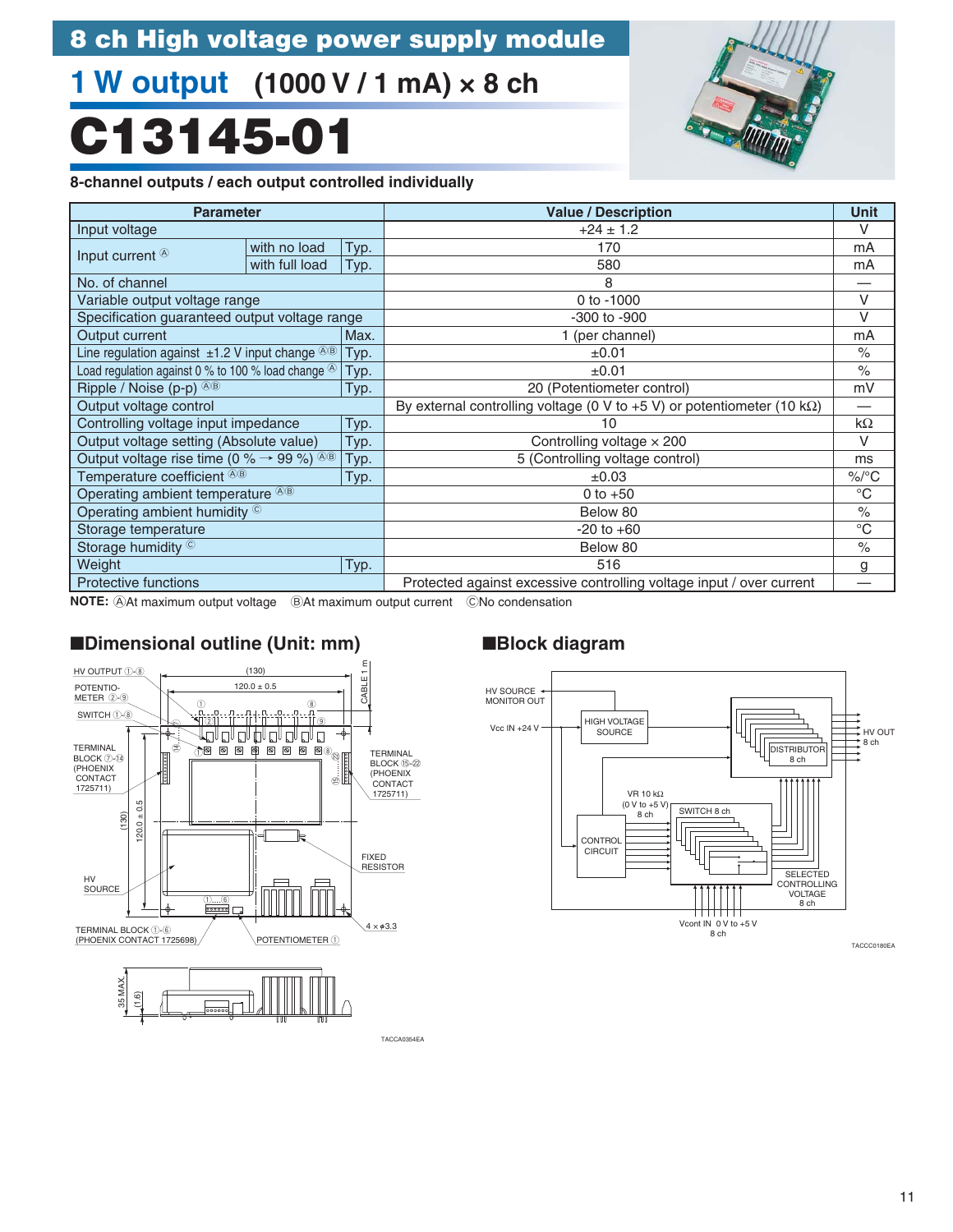## **Bench-top type high voltage power supplies**

# **4 W output 2000 V / 1.8 mA**

# **C9525 series**

![](_page_13_Picture_3.jpeg)

#### **Multiple outputs of 5 V, 15 V and high voltage USB control**

| <b>Parameter</b> |                                                                     |                                                                  |                                                                 | C9525-02 / C9525-03                        | C9525-52 / C9525-53                        | <b>Unit</b>   |
|------------------|---------------------------------------------------------------------|------------------------------------------------------------------|-----------------------------------------------------------------|--------------------------------------------|--------------------------------------------|---------------|
|                  | Output voltage *                                                    |                                                                  | 0 to -2000                                                      | 0 to $+2000$                               | V                                          |               |
|                  | Specification guaranteed output voltage                             |                                                                  |                                                                 | -320 to -2000                              | $+320$ to $+2000$                          | V             |
| output           | Output current                                                      |                                                                  | Max.                                                            |                                            | 1.8                                        |               |
|                  |                                                                     | Line regulation (For 10 % change in line voltage) $\circledR$    | Max.                                                            |                                            | ±0.005                                     | $\frac{1}{2}$ |
|                  |                                                                     | Load regulation (For 0 % to 100 % change in load) <sup>(8)</sup> | Max.                                                            | ±0.03                                      |                                            | $\%$          |
|                  | Ripple / Noise $(p-p)^{\langle\hat{p}\rangle\langle\hat{p}\rangle}$ |                                                                  | Typ.                                                            | 0.003                                      |                                            | $\%$          |
|                  | Drift (After 30 minute warm-up) ®®                                  |                                                                  | Typ.                                                            |                                            | $\pm 0.05$                                 | $%$ /h        |
| High voltage     | Temperature coefficient ®®                                          |                                                                  | Typ.                                                            | ±0.01                                      |                                            | $\%$ /°C      |
|                  | High voltage output monitoring accuracy $\circledR$<br>Typ.         |                                                                  |                                                                 | $\pm (0.1 \% + 2 V)$                       |                                            |               |
|                  | Output connector                                                    |                                                                  |                                                                 | SHV-R                                      |                                            |               |
| Low voltage      | Output voltage                                                      |                                                                  | $+5 \pm 0.25$ , $-5 \pm 0.25$ , $+15 \pm 0.75$ , $-15 \pm 0.75$ |                                            | V                                          |               |
|                  | Output current                                                      | $+5 V, -5 V$                                                     | Max.                                                            | 500 (Total value of two connector outputs) |                                            | mA            |
|                  |                                                                     | $+15 V, -15 V$                                                   | Max.                                                            |                                            | 200 (Total value of two connector outputs) | mA            |
|                  | Output connector                                                    |                                                                  |                                                                 | DIN-R (6 pin) $\times$ 2                   |                                            |               |
|                  | AC input voltage                                                    |                                                                  |                                                                 | AC100 to AC240                             |                                            | $\vee$        |
|                  | Power consumption <sup>®®</sup>                                     |                                                                  | Max.                                                            | 60                                         |                                            | V·A           |
|                  | Operating ambient temperature <sup>®®</sup>                         |                                                                  |                                                                 | 0 to $+40$                                 |                                            | $^{\circ}C$   |
|                  | Operating ambient humidity <sup>©</sup>                             |                                                                  |                                                                 | Below 85                                   |                                            | $\frac{1}{2}$ |
|                  | Storage temperature                                                 |                                                                  |                                                                 |                                            | $-20$ to $+50$                             | $^{\circ}C$   |
|                  | Storage humidity ©                                                  |                                                                  |                                                                 | Below 90                                   |                                            | $\%$          |
|                  | Weight                                                              |                                                                  |                                                                 |                                            | Approx. 3.0                                | kg            |

**NOTE:** At maximum outut voltage

 $\ddot{\text{B}}$ At maximum output current CNo condensation

\* All specifications cannot be guaranteed at output voltage below 320 V.

### **Accessories**

| C9525-02/C9525-52: AC cable with a rating of 125 V |  |
|----------------------------------------------------|--|
| C9525-03/C9525-53: AC cable with a rating of 250 V |  |
|                                                    |  |
|                                                    |  |
|                                                    |  |
|                                                    |  |
|                                                    |  |
|                                                    |  |

### ■**Dimensional outline (Unit: mm)**

![](_page_13_Figure_13.jpeg)

TACCA0290EA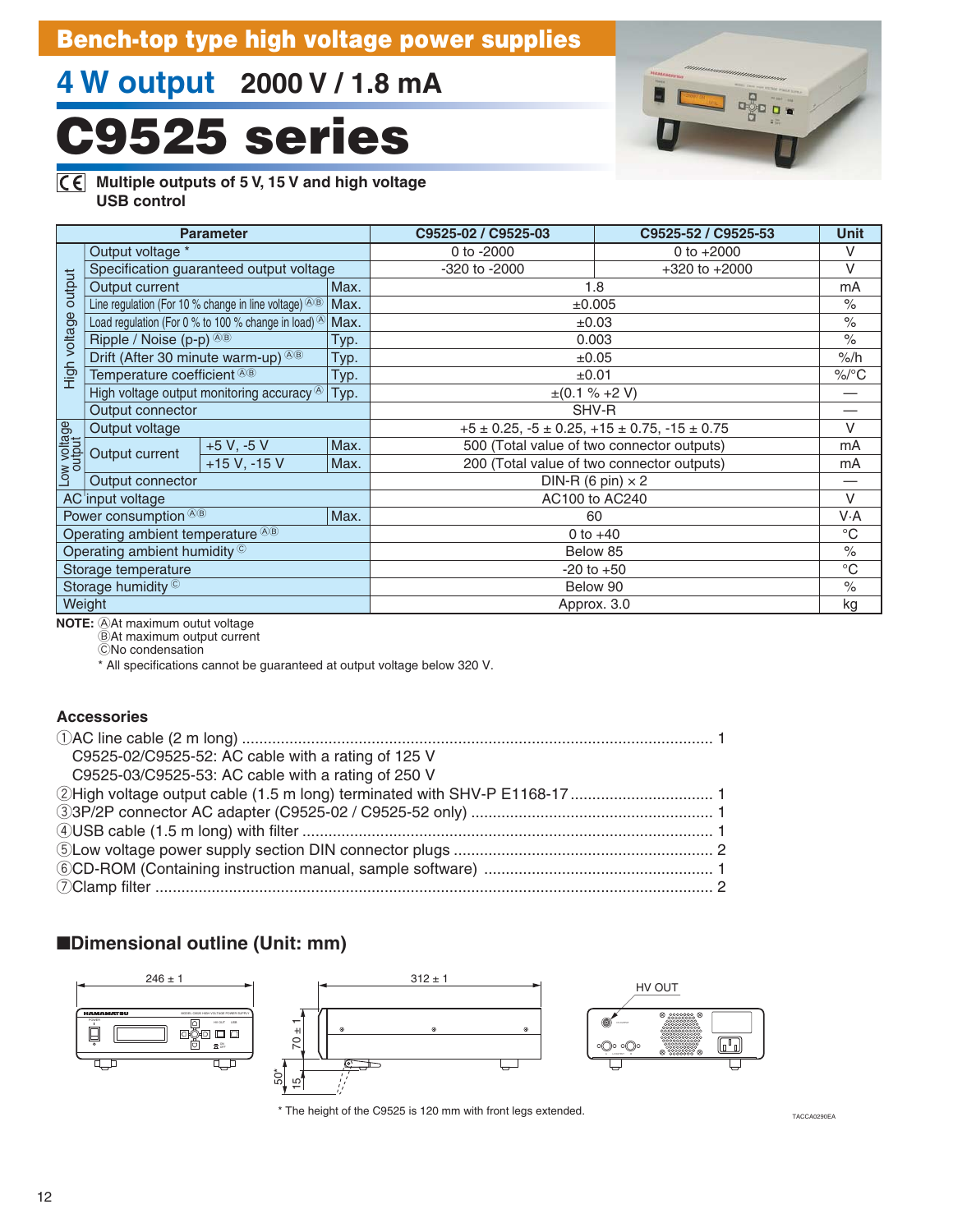# **Bench-top type high voltage power supplies**

# **7 W output 3500 V / 2 mA**

# **C9727 series**

![](_page_14_Picture_3.jpeg)

#### **Multiple outputs of 5 V, 15 V and high voltage USB control**

| <b>Parameter</b> |                                                       |                                                                               |            | C9727 / C9727-01                                                | C9727-50 / C9727-51 | <b>Unit</b>          |
|------------------|-------------------------------------------------------|-------------------------------------------------------------------------------|------------|-----------------------------------------------------------------|---------------------|----------------------|
|                  | Output voltage *                                      |                                                                               | 0 to -3500 | 0 to $+3500$                                                    | V                   |                      |
|                  | Specification guaranteed output voltage               |                                                                               |            | -320 to -3500                                                   | $+320$ to $+3500$   | V                    |
| output           | Output current                                        |                                                                               | Max.       | 2                                                               |                     | mA                   |
|                  |                                                       | Line regulation (For 10 % change in line voltage) $\circledcirc$ <sup>®</sup> | Max.       | ±0.005                                                          |                     | $\frac{0}{0}$        |
|                  |                                                       | Load regulation (For 0 % to 100 % change in load) $^{\circledR}$              | Max.       |                                                                 | $\pm 0.03$          | $\frac{1}{\sqrt{2}}$ |
|                  | Ripple / Noise $(p-p)^{(0,0)}$                        |                                                                               | Typ.       |                                                                 | 0.003               | $\frac{1}{\sqrt{2}}$ |
|                  | Drift (After 30 minute warm-up) ®®                    |                                                                               | Typ.       |                                                                 | ±0.05               | %/h                  |
| High voltage     | Temperature coefficient ®®                            |                                                                               | Typ.       | ±0.01                                                           |                     | $\%$ /°C             |
|                  | High voltage output monitoring accuracy $\circledast$ |                                                                               | Typ.       | $\pm (0.1 \% + 2 V)$                                            |                     |                      |
|                  | Output connector                                      |                                                                               |            | SHV-R                                                           |                     |                      |
| Low voltage      | Output voltage                                        |                                                                               |            | $+5 \pm 0.25$ , $-5 \pm 0.25$ , $+15 \pm 0.75$ , $-15 \pm 0.75$ |                     | V                    |
|                  | Output current                                        | $+5 V, -5 V$                                                                  | Max.       | 500 (Total value of two connector outputs)                      |                     | mA                   |
|                  |                                                       | $+15 V, -15 V$                                                                | Max.       | 200 (Total value of two connector outputs)                      |                     | mA                   |
|                  | Output connector                                      |                                                                               |            | DIN-R (6 pin) $\times$ 2                                        |                     |                      |
|                  | AC input voltage                                      |                                                                               |            | AC100 to AC240                                                  |                     | $\vee$               |
|                  | Power consumption <sup>®®</sup>                       |                                                                               | Max.       | 60                                                              |                     | V.A                  |
|                  | Operating ambient temperature <sup>®®</sup>           |                                                                               |            | 0 to $+40$                                                      |                     | $^{\circ}C$          |
|                  | Operating ambient humidity ©                          |                                                                               |            | Below 85                                                        |                     | $\%$                 |
|                  | Storage temperature                                   |                                                                               |            |                                                                 | $-20$ to $+50$      | $^{\circ}$ C         |
|                  | Storage humidity ©                                    |                                                                               |            | Below 90                                                        |                     | $\frac{0}{0}$        |
|                  | Weight                                                |                                                                               |            | Approx. 3.0                                                     |                     | kg                   |

**NOTE:** At maximum outut voltage

 $\ddot{\text{B}}$ At maximum output current CNo condensation

\* All specifications cannot be guaranteed at output voltage below 320 V.

#### **Accessories**

| C9727/C9727-50: AC cable with a rating of 125 V    |  |
|----------------------------------------------------|--|
| C9727-01/C9727-51: AC cable with a rating of 250 V |  |
|                                                    |  |
|                                                    |  |
|                                                    |  |
|                                                    |  |
|                                                    |  |

### ■**Dimensional outline (Unit: mm)**

![](_page_14_Figure_13.jpeg)

TACCA0290JA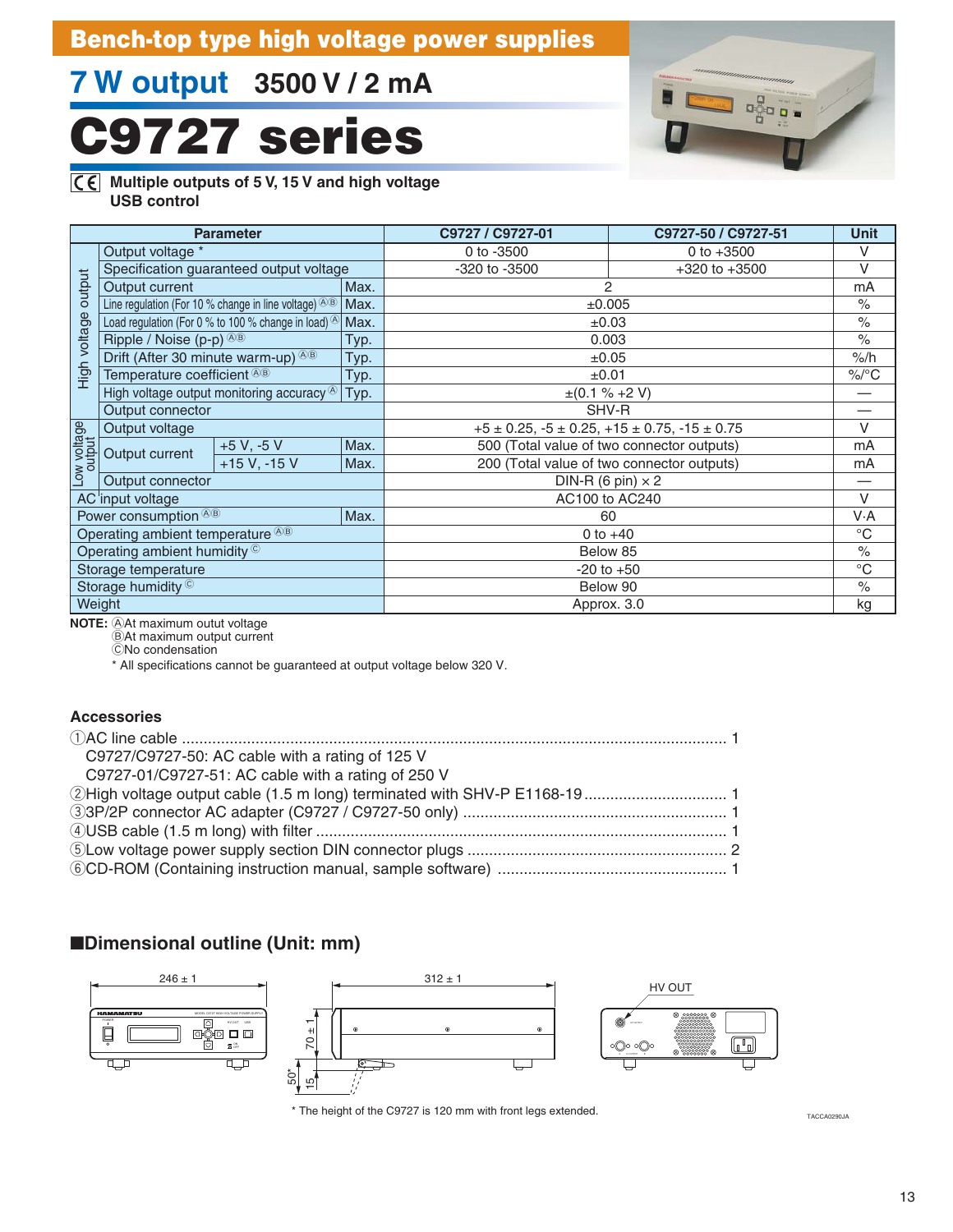# **Terms related to protection circuits**

Protection circuits are designed to protect a product or the system connected to the product from various errors or faults that may occur during operation. Our high voltage power supplies incorporate the following protection components and circuits:

#### **Input fuse**

When a short-circuit occurs for some reason in a product, this fuse blows and opens the circuit to prevent harm to the system to which the product is connected. Once a fuse blows it must be

#### **Protection circuit against reverse input connection**

When power (Vcc or V<sub>DD</sub>) and ground connections are accidentally reversed, this circuit functions to protect the product from damage.

#### **Overtemperature protection circuit**

When an error or fault occurs due to changes in the surrounding environment or for other reasons, this circuit detects a temperature rise in the product and stops its operation to prevent overheating and possible fire.

#### **Overvoltage protection circuit**

When an error or fault occurs for some reason in a product or when controlling the system connected to the product, this overvoltage protection circuit functions to protect the product. The protection voltage values of this circuit are determined according to each product, so please note that this circuit does not necessarily protect the load.

#### **Overcurrent protection circuit (overload protection circuit)**

This protection circuit minimizes effects on the primary side of the power supply when an error occurs on the secondary side. If an error or fault occurs in a load, this circuit functions to protect the product connected to the load. If the product itself is damaged for some reason, this circuit protects the system connected to the product.

#### **Protection circuit against excessive external control voltage input**

When an excessive control voltage is input due to an error or fault in the system connected to the product, this circuit functions to stop the output.

#### **\* Note**

There are two types of protection circuits. One type automatically resets after the cause of the error is eliminated. The other type continues protecting the product until released by the specified method even after the cause of the error is removed. See the instruction manual of each product for detailed information.

# ■**UL**

UL LLC (Underwriters Laboratories Limited Liability Company; UL for short) is a safety testing and certification company headquartered in the United States. UL sets the function and safety standards for a vast range of materials, components, devices, tools and final products. At the same time, UL formulates evaluation methods, performs actual evaluation testing, and permits use of the "UL certification mark" for materials, components or products that have passed the safety testing. Some of our high-voltage power supplies are listed in the UL 60601-1 (Medical Electrical Equipment Safety Standard). Those power supplies are designed assuming that they will be installed in equipment and so are listed as components rather than final products.

# ■**Safety standards**

Safety standards are standards designed to minimize the risk of harm to humans, property and the environment to an acceptable level by means of safety functions or devices. Safety standards are roughly divided into mechanical and electrical standards each of which includes basic safety standards and group safety standards. Product safety standards specify appropriate values for the basic safety standards and group safety standards according to the application field for each product. There are well-known international standards issued by ISO (International Organization for Standardization) and IEC (International Electrotechnical Commission). In Japan, JIS (Japanese Industrial Standards) basically adopts IEC standards unless there is a specific reason. UL standards are partially based on IEC standards or ISO standards and contain information corresponding to the IEC documents.

Example: UL 60601-1  $\leftarrow$  IEC 60601-1

Contains information on Medical electrical equipment - Part 1: General requirements for basic safety and essential performance, mechanical safety, electrical safety, and electromagnetic compatibility.

# ■**Declaration of Conformity (CE Marking)**

The Declaration of Conformity is a document which states that the product fulfills the requirements of the relevant standards of the EU (European Union) regulations and directives (laws). This Declaration of Conformity is an essential document that takes precedence over all other documents. The manufacturer declares (by self-declaration) the conformity of the product by providing key information on product conformance. To make a self-declaration, the manufacturer must prepare a broad range of data evidence and technical documents. The contents should be checked by a third party to ensure that they are correct and easy to understand. We conduct conformity tests based on the RoHS directives, EN61010-1 and EN61326-1, and prepare a Declaration of Conformity.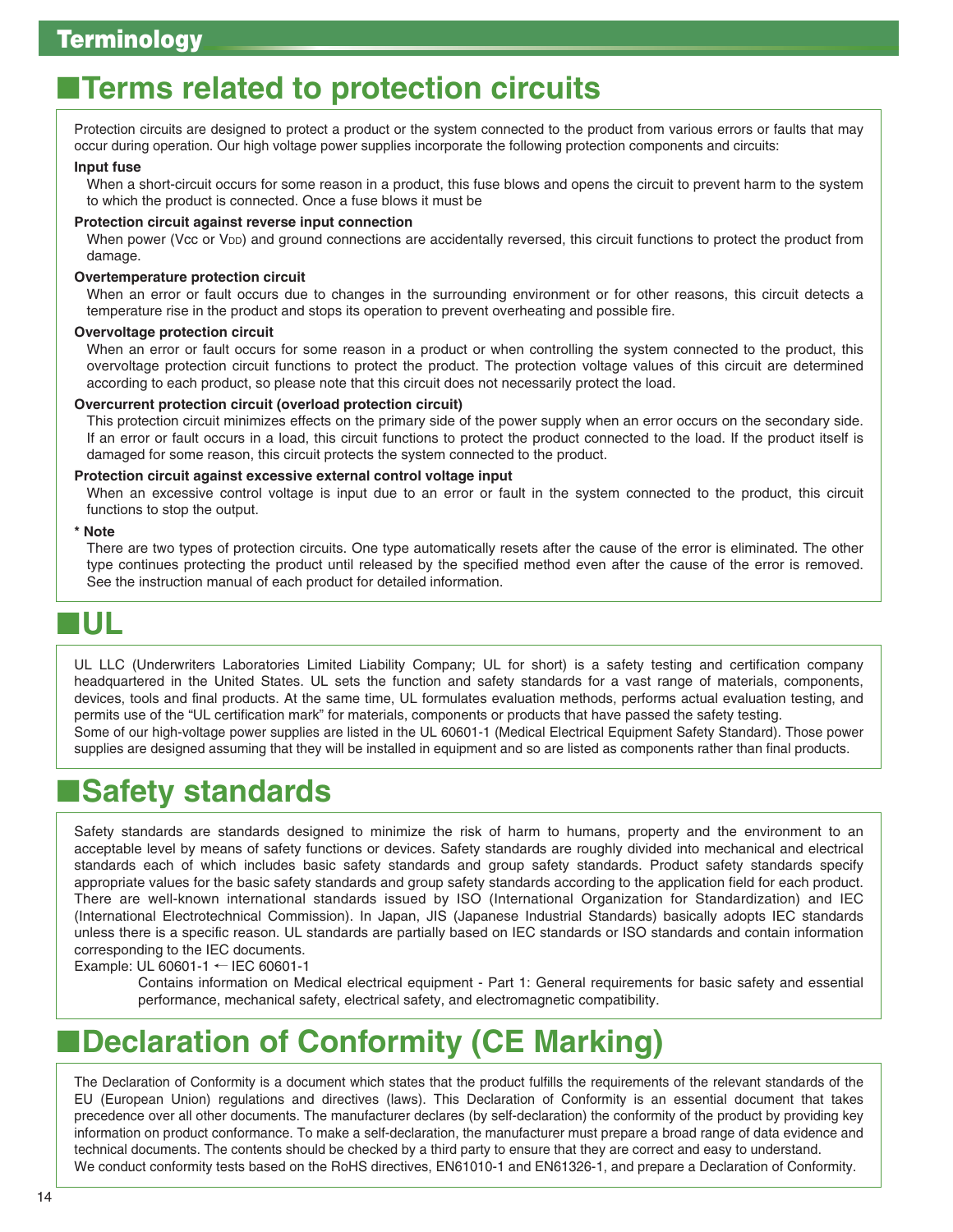# ■**Common to all products**

- ●Products listed in this catalog generate high voltage. Even when power is off, high voltage may remain inside, so be careful not to directly touch the power supply terminals. Touching them may cause electrical shock, injury, or even death.
- ●Do not try to disassemble, modify or repair the product. Doing so may lead to electrical shock, injury or even death because some internal parts generate high voltage.
- ●Use or store the product within the ambient temperature and humidity range specified in this catalog.
- ●Use caution when moving the product to a room with large differences in humidity or temperature since condensation may occur. Do not touch the product with wet or moist hands. Doing so may impair the protective functions of the product, causing damage to the product or connected device, or leading to electrical shock or fire.
- ●Do not operate the product in locations subject to splashing from conductive liquids, vibration or fire. Doing so may impair the protective functions of the product, causing damage to the product or connected device, or leading to electrical shock or fire
- ●Do not operate the product in locations where excessive dust, flammable or explosive gasses or vapors are present. Operating it in such environments is extremely dangerous since it may cause explosion or fire.
- ●If the product malfunctions or any abnormal conditions occur during use, immediately cut off the power.
- ●When a protective function trips, cut off the power and remove the cause before restarting. If you continue to use the product without removing the cause of the problem, the protective function will not only trip frequently but may fail resulting in damage to the product or connected device.
- ●When a power supply listed in this catalog is used with another power supply having a different polarity output and both are connected to the same load, only allow output from one power supply after the output from the other power supply has dropped to 0 V. Allowing simultaneous outputs from both power supplies at the same time may cause abnormal transient current to flow in the power supply that damages the internal circuits. Caution is especially needed in applications with differing polarity outputs when using electrostatic chucks or deflection electrodes, so take the following measures in advance.
- Allow a time difference (period when one power supply is at 0 V)(period when one power supply is at 0 V) between the ON and OFF is each power supply.
- Provide a protection circuit that prevents the output current of one power supply from flowing into the other power supply. (Always make sure in advance that the protection circuit functions to protect the power supplies. Depending on the added circuit, an error might occur in the high voltage output and monitor output of the power supply. So please contact us for more details and advice.)

# ■**SMT (surface mount type) (C14210-14)**

●The C14210-14 is an SMT (surface mount technology) high voltage power supply that can be reflow-soldered onto a printed circuit board. When reflow-soldering, refer to the recommended temperature profile shown in the individual catalog and instruction manual. The C14210-14 might be damaged if not soldered under the specified conditions. Regulating the maximum temperature is essential.

#### **Recommended soldering temperature profile**

![](_page_16_Figure_16.jpeg)

- This is a typical soldering temperature profile. Be sure to test out the soldering process under your own conditions before actual reflow soldering.
- The C14210-14 does not support flow soldering. Use reflow soldering at a maximum temperature of +230 °C (within 50 seconds). Perform reflow soldering only once. (The C14210-14 is not guaranteed to resist two or more reflow soldering processes.)

There are some other conditions to be considered for handling the C14210-14. Check the individual catalog and instruction manual in advance.

# ■**High voltage power supply modules**

●High voltage power supply modules include pin-output types designed for on-board mounting. Use these modules by mounting them onto a printed circuit board. When mounting, do not bend the pins. Do not connect cables directly to the pins, and to avoid damaging or breaking the pins, do not apply force to the pins by bending or twisting. The claws on the module case are for clamping the module onto the board. Solder these claws to clamp the module in place so that no mechanical stress is applied to the pins.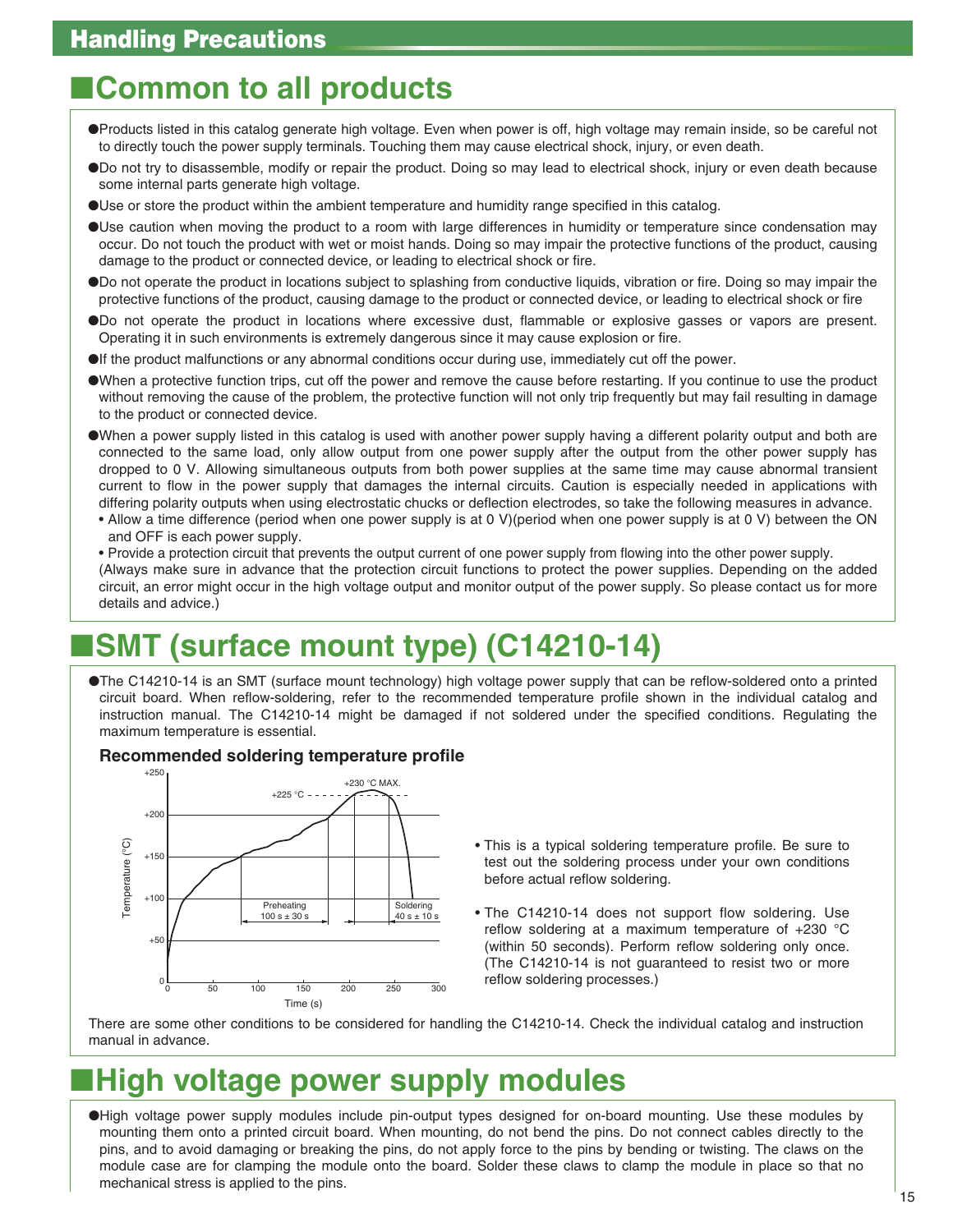- ●When connecting the high voltage output to a printed circuit board, provide sufficient insulation and creep and space distances on the printed circuit board.
- ●Be aware of the voltage drop due to the resistance in the wiring and connections. In particular, when using a module requiring large input current, it may not exhibit full performance if there is a drop in the input voltage.
- ●"Output voltage" in the specifications indicates only the output range. On the other hand, "Characteristics guaranteed output voltage" is the range where other specifications can be guaranteed. Be aware that some characteristics may degrade at a low voltage output.
- ●We recommend separately connecting the GND line of the power supply voltage and the GND line of the control voltage. This will reduce the effect from variations in the power supply current causing output voltage fluctuations.
- ●When using an external control voltage to adjust the high voltage output, its fluctuations will directly affect that output voltage, so be aware of the degree of stability needed.
- ●Even when the control voltage is 0 V, be aware that an offset voltage of several volts to several dozen volts is generated in the actual output.
- ●The reference voltage output is a voltage for control purposes. When using it, make sure that the load is equal to or lower than the recommended load shown in the data specifications for each product.
- ●The recommended soldering method is manual soldering. Avoid flow soldering because it will heat the entire module and might possibly cause damage.

# ■**Benchtop high voltage power supplies (C9525, C9727)**

- ●When connecting to AC power, always plug the power cable into a grounded 3-prong AC outlet. Using an ungrounded AC outlet or extension cable with no protective ground terminal will disable the protective function, possibly causing electrical shock or fire. If a grounded 3-prong AC outlet is not available, then use the supplied 3-pin to 2-pin converter plug and securely ground the product using the grounding lead coming out of the 3-pin to 2-pin converter plug.
- ●Avoid installing in any way that blocks the air vents or ventilation or installing in locations where the ambient temperature is too high. Operating in such locations may result in fire.
- ●When connecting to a load, use the supplied high-voltage output cable as much as possible. If not using the supplied high-voltage output cable, use a cable that can withstand more than the required high voltage. Using a cable that cannot withstand the high voltage will impair the protective function of the power supply, causing damage to the power supply and connected device and possible electrical shock.
- ●When connecting or disconnecting the high-voltage output cable with an SHV plug, always first make sure the high voltage output is OFF. Doing so while the high voltage output is ON may impair the protective function of the power supply, causing damage to the power supply and connected device and possible electrical shock.

# ■**Safety and warning display**

### <Safety alert symbols and signal words>

![](_page_17_Picture_15.jpeg)

DANGER indicates a hazard with a high level of risk which, if not avoided, will result in death or serious injury.

![](_page_17_Picture_17.jpeg)

WARNING indicates a hazard with a medium level of risk which, if not avoided, could result in death or serious injury.

**CAUTION**

CAUTION indicates a hazard with a low level of risk which, if not avoided, could result in minor or moderate injury.

### <Pictorial signs>

![](_page_17_Picture_23.jpeg)

**Electrical Shock Hazard** Indicates high voltage is present. ISO 7071

![](_page_17_Picture_25.jpeg)

**Do not disassemble** Indicates disassembly is prohibited.

#### **Direct current (DC)**

JIS S 0101

Indicates voltage or current is direct current. IEC 60417 No.5031

![](_page_17_Picture_29.jpeg)

**Alternating current (AC)** Indicates voltage or current is alternating current. IEC 60417 No.5032

Power is ON. IEC 60417 No.5007 **Power OFF** Power is OFF.

IEC 60417 No.5008

**Power ON**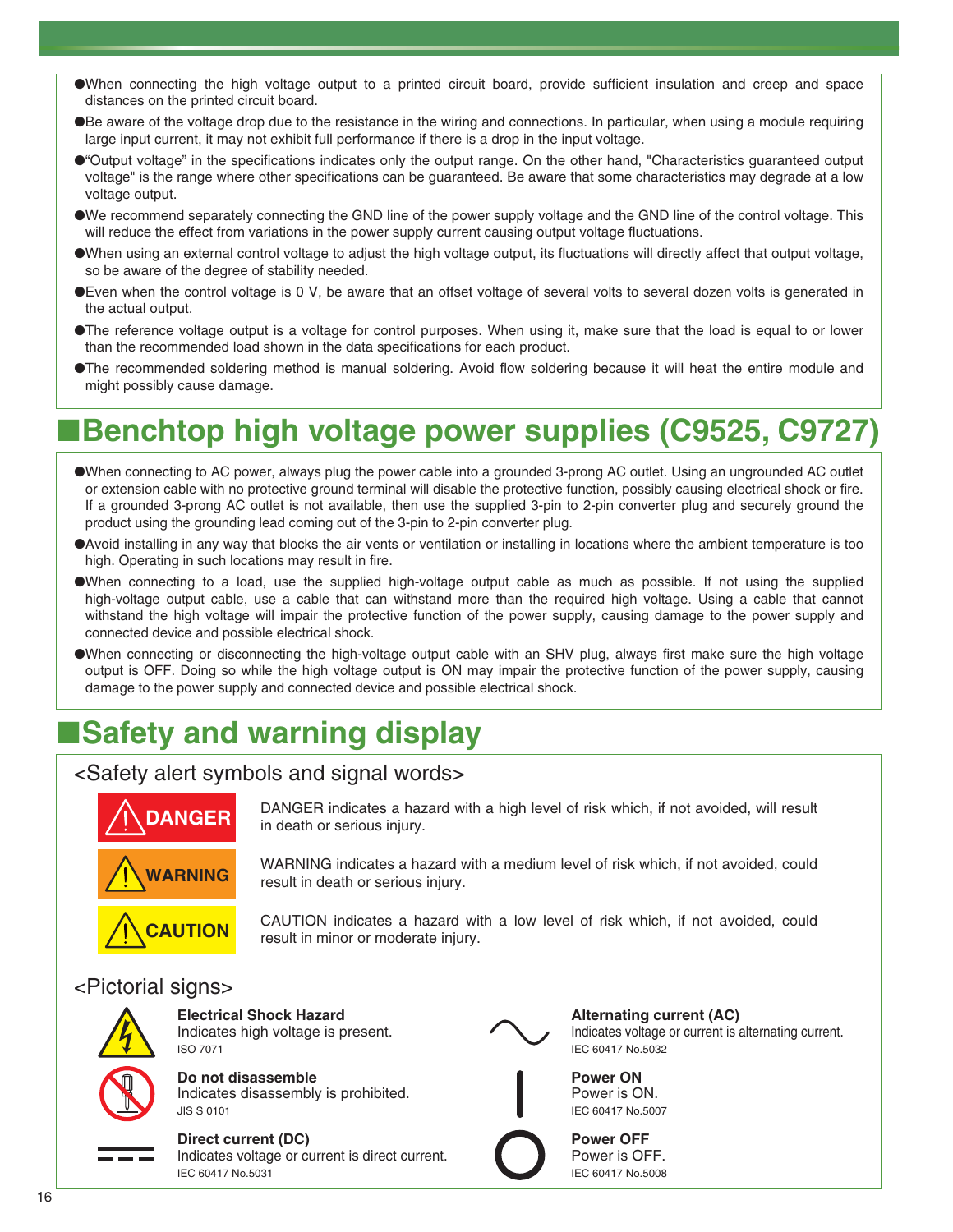|  | <b>EMEMO</b> |
|--|--------------|
|--|--------------|